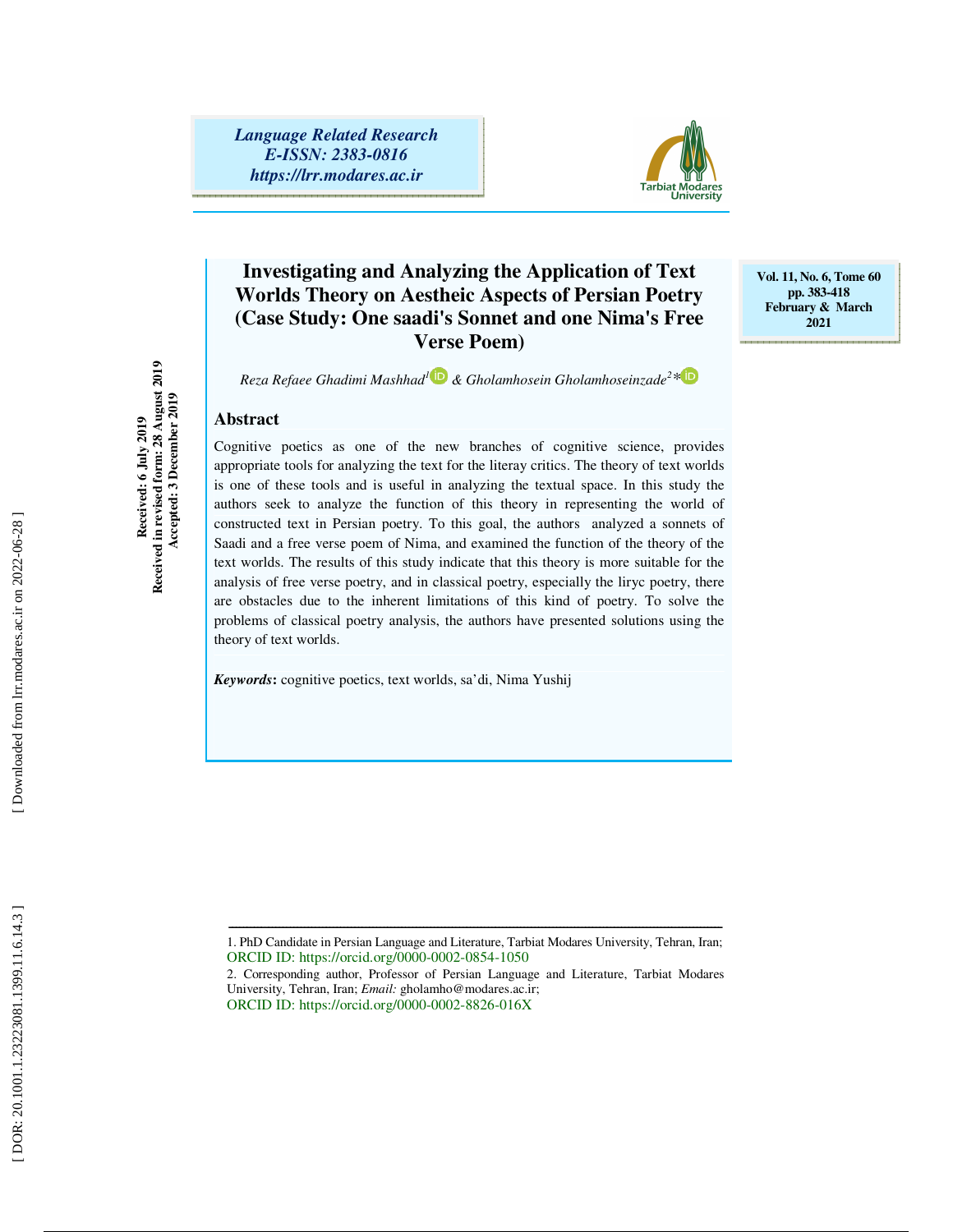*Language Related Research 11(6), (February & March, 2021) 319-418*

### **1. Introduction**

Cognitive poetics as one of the new branches of cognitive science, provides appropriate tools for analyzing the text for the literary critics. The theory of text worlds is one of these tools and is useful in analyzing the textual space. Our purpose in this study is to analyze the function of this theory in representing the world of constructed text in Persian poetry. To this goal, we analyzed a sonnets of Saadi and a free verse poem of Nima, and examined the function of the theory of the text worlds. The results of this study indicate that this theory is more suitable for the analysis of free verse poetry, and in classical poetry, especially the lyric poetry, there are obstacles due to the inherent limitations of this kind of poetry. To solve the problems of classical poetry analysis, we have presented solutions using the theory of text worlds.

The article can be elaborated in more detail: Text world theory is one of the tools of cognitive poetics that provides the reader with the ability to carefully examine the components of a text. This theory has a coherent method for modern literary analysis because it explores internal elements and then analyzes the evolution of text discourses. The present research has demonstrated in practice that this theory is a tool for accessing discourse and the constituent elements of Persian poetic texts. An important point that the interpreter must consider in analyzing the text world of classical poetry is to pay attention to the elements of discourse and not to examine grammatical sentences.

In the analysis of poetry, this theory, more than anything else, deals with the context of the text and the explanation of the textual elements of the poem, and does not have the special ability to examine the rhetorical elements of the text. At the same time, in the course of our research, we have shown that despite the limitations of this theory in dealing with the rhetorical elements of the text, the rhetorical simile can be explored in sub-worlds of text. The inherent limitations of classical Persian poetry, such as the lack of narration and the lack of vertical focus in many poems, as well as the necessity of weight and the existence of rhyme and line, cause this theory to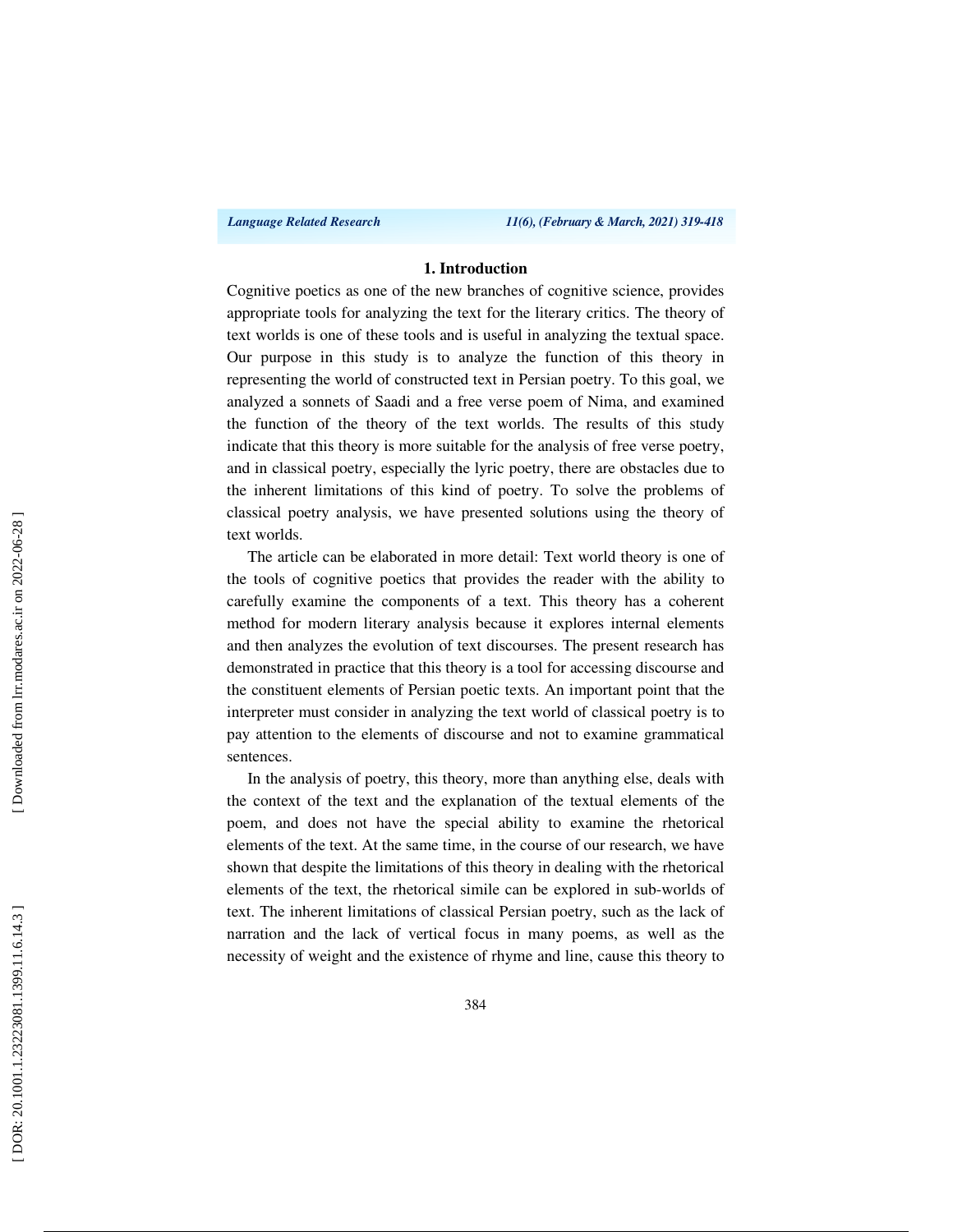*Investigating and… Reza Refaee Ghadimi Mashhad & Gholamhosein Gholamhoseinzade* 

generally face limitations in dealing with classical poetry. With the application of several guidelines, this theory can be applied to classical Persian poetry. This theory is well-suited to criticism in modern poetry because of its greater narrative and lack of limitations on classical poetry.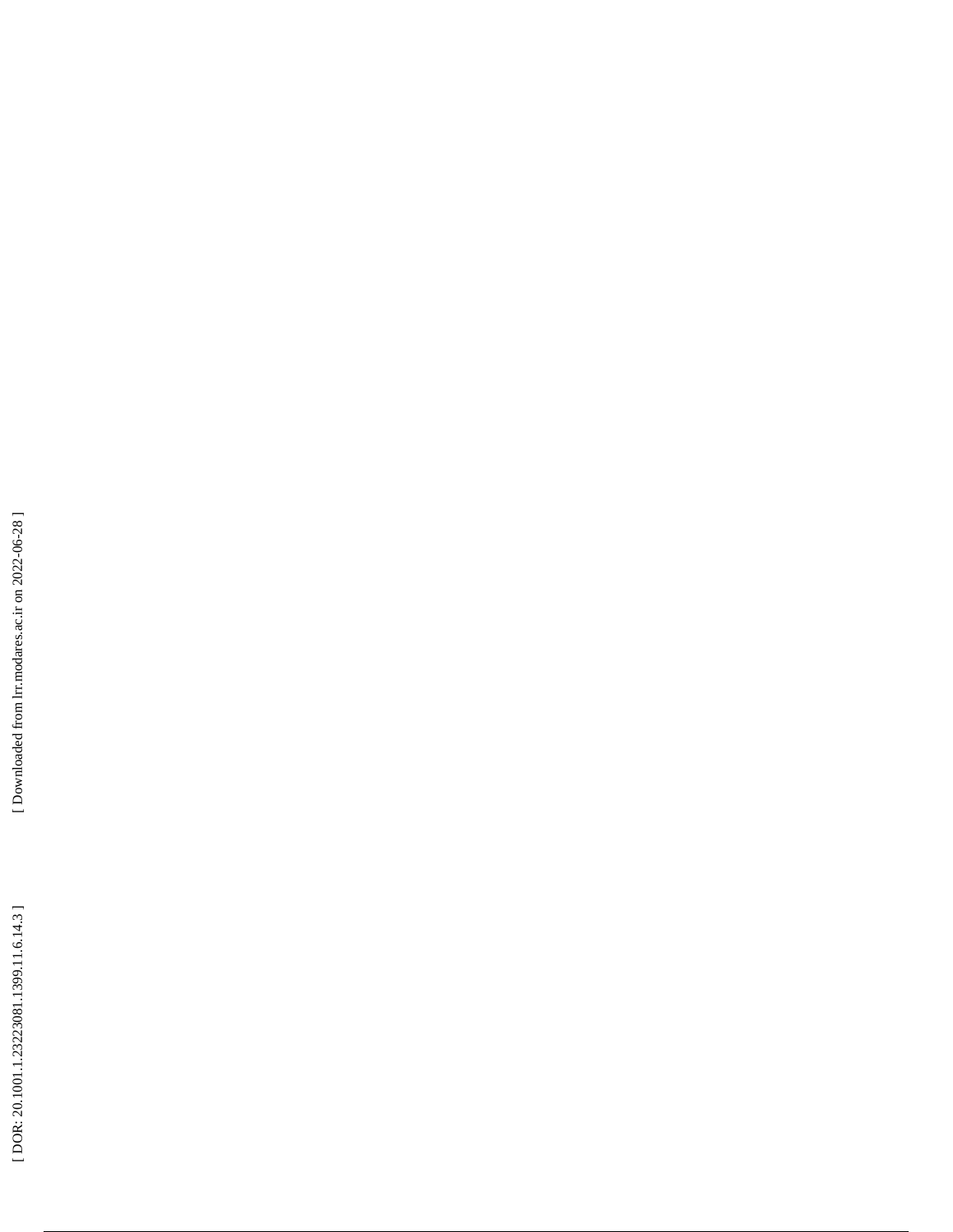

بررسي و تحليل كاركرد نظرية جهانهاي متن در تحليل زيباييشناسانة شعر فارسي (مطالعة موردي: يك غزل از سعدي و يك شعر آزاد از نيما يوشيج) \*

رضا رفايى قديمى مشبهد<sup>י</sup>، غلامحسين غلامحسينزاده<sup>؟</sup>\*

. دانشجوي دكتري زبان و ادبيات فارسي، دانشگاه تربيت مدرس، تهران، ايران. 1 2. استاد زبان و ادبيات فارسي، دانشگاه تربيت مدرس، تهران، ايران.

دريافت: ٩٨/٠٤/١٥ پذيرش: ٩٨/٠٩/١٢

### چكيده

زيباييشناسي شناختي بهمثابة يكي از شاخههاي نوين علومشناختي، ابزارهاي متفاوتي براي تحليل متن در اختيار منتقد قرار ميدهد. هدف نگارندگان در پژوهش حاضر، بررسي كاركرد نظرية جهانهاي متن، بهمثابة يكي از ابزارهاي زيباييشناسي شناختي در تحليل شعر فارسي است. نظرية جهانهاي متن ابزارهايي ويژه را براي بررسي عناصر اصلي متن در اختيار منتقد قرار ميدهد و در عين حال، در تحليل شعر فارسي با محدوديتهايي مواجه است. در اين پژوهش براي نيل به هدف، يك غزل از سعدي و يك شعر آزاد نيمايي را تحليل و كاركرد نظرية جهانهاي متن را در آنها بررسي كردهايم. نتايج پژوهش حاضر نشان ميدهد كه اين نظريه براي تحليل شعر نو، ابزار مناسبتري است و در شعر كلاسيك، خصوصاً شعر غنايي، بهدليل محدوديتهاي ذاتي اين نوع شعر و نيز عدم روشني سير انديشه، با موانعي مواجه است.

ــــــــــــــــــــــــــــــــــــــــــــــــــــــــــــــــــــــــــــــــــــــــــــــــــــــــــــــــــــــــــــــــــــــــــ

واژههاي كليدي: زيباييشناسي شناختي، جهانهاي متن، سعدي، نيما يوشيج.

E-mail: gholamho@modares.ac.ir :مقاله مسئول نويسندة

\* اين مقاله با حمايت صندوق حمايت از پژوهشگران ( INSF ( تدوين شده است .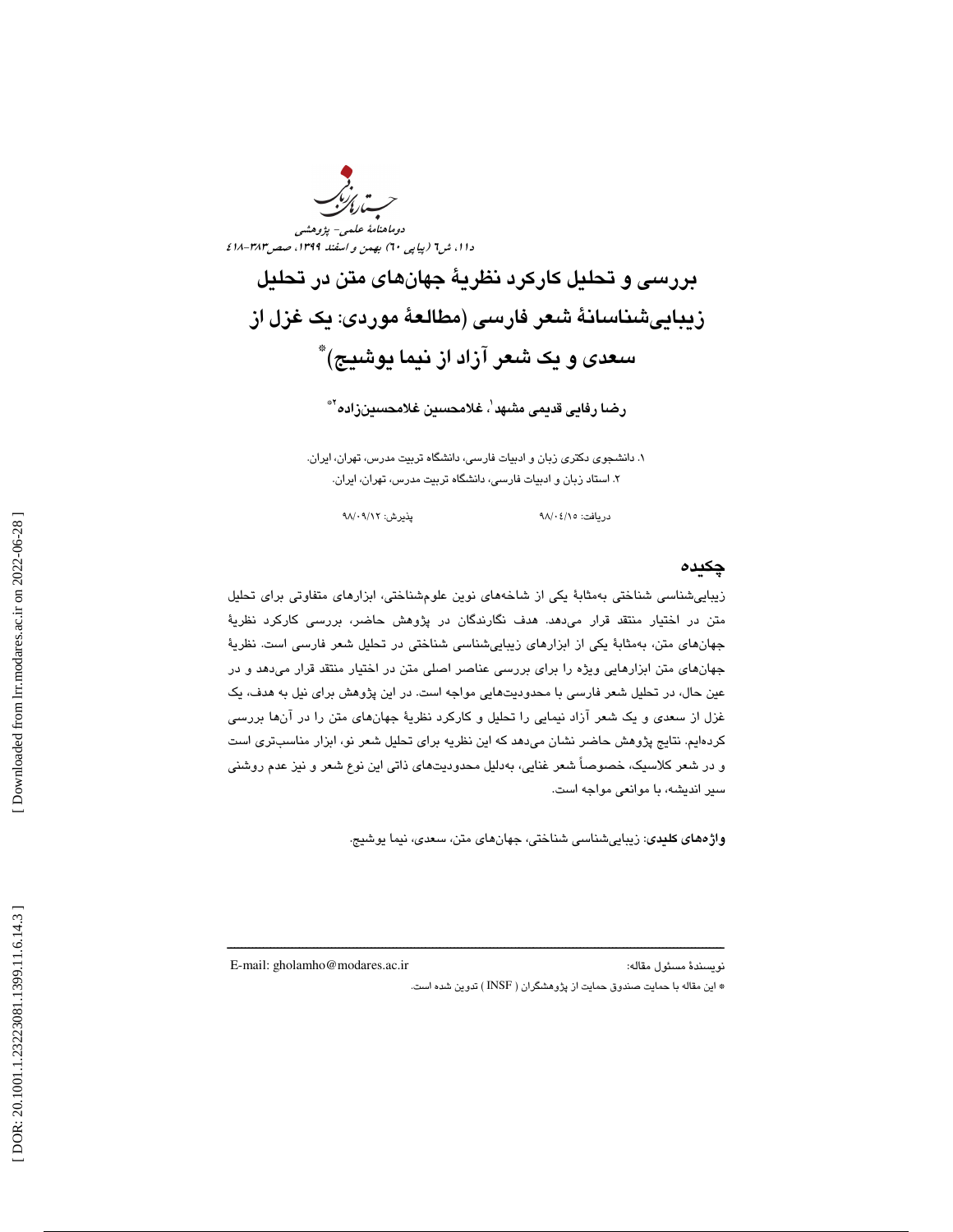رضا ر*فايي قديمي مشهد و همكار بررسي و تحليل كاركرد نظرية...*. پيچ<br>**الی ترجمن بررسي و تحليل كارل**يمي كارليمي كارليمي كارليمي كارليمي كارليمي كارليمي كارليمي كارليمي كارليمي كارليم<br>**الی تحلیل كارلیمي كارليمي كارليمي كارليمي** 

# . مقدمه 1

تفسيرهاي ادبي، همواره بر پاية تمركز بر يكي از سه عنصر مؤلف، متن و خواننده پديد ميآيند و از اين رو، در قالبها و عنوانهاي مختلف نقد ادبي دستهبندي ميشوند. تفسيرهاي مؤلفمحور، مؤلف را بهمثابة سازندة متن كانون توجه قرار ميدهند و ابعاد مختلف ايدئولوژيك و سبكشناسانه را با تمركز بر اين عنصر واكاوي ميكنند. تفسيرهاي خوانندهمحور بر صائب بودن آراي مختلف خوانندگان مختلف متمركز هستند و تفسيرهاي متنمحور، متن ادبي را اساس قرار ميدهند و جنبههاي مختلف را آن بررسي و تحليل ميكنند. يكي از ابزارهاي متأخر براي تحليلهاي متنمحور، نظرية جهانهاي متن است با كه تحليلي شناختي، متن را از جهت گفتمان و عناصر سازندهٔ متن واكاوي ميكند. اين نظريه، از حيث واكاوي عناصر سازندة متن ابزارهاي مناسبي را براي رمان و متون داستاني فراهم ميآورد. چالش اساسي دربارة اين نظريه ـ كه در اين مقاله به آن پرداخته ميشود ـ شيوة كاركرد آن در رويارويي با شعر فارسي است. نظرية جهانهاي متن در تحليل شعر كلاسيك و نو فارسي كاركرد يكساني ندارد و از اين رو، كيفيت كاركرد آن در شعر كلاسيك و نو متفاوت است. اين نظريه در شعر كلاسيك با محدوديتهايي مواجه است و در شعر نو، اين محدوديتها وجود ندارد. بررسي كيفيت كاركرد اين نظريه در شعر كلاسيك و نو و نيز بررسي دلايل محدوديتهايش در شعر، دو مسئلة اساسي است كه نگارندگان تلاش كردهاند در اين پژوهش به آنها پاسخ دهند. به اين منظور، دو پرسش اساسي پيش روي ما قرار دارد كه تلاش ميكنيم با پاسخگويي به آنها به هدف خود در اين پژوهش نائل آييم:

۰. نظريۀ جهانهاي متن چگونه و با چه كيفيتي با شعر فارسي مواجه ميشود؟

۲. كاركردهای نظریهٔ جهانهای متن در رویارویی با هر یک از انواع شعر كلاسیک و نو فارسي چيست؟

رويكرد انجام اين پژوهش، توصيفي ـ تحليلي است و به بررسي و تحليل كاركرد نظرية جهانهاي متن در تحليل شعر فارسي ميپردازد. به اين منظور، يك غزل از سعدي به مثابة نمونهاى از شعر كلاسيك غنايي و يك قطعه شعر آزاد نيما بهمثابة نمونة شعر نو، آزمايش خواهند تا شد كاركردهاي نظرية جهانهاي متن در هر يك از آن ها مشخص شود. منابع پژوهش حاضر، به شيوة كتابخانهاي گردآوري شده است.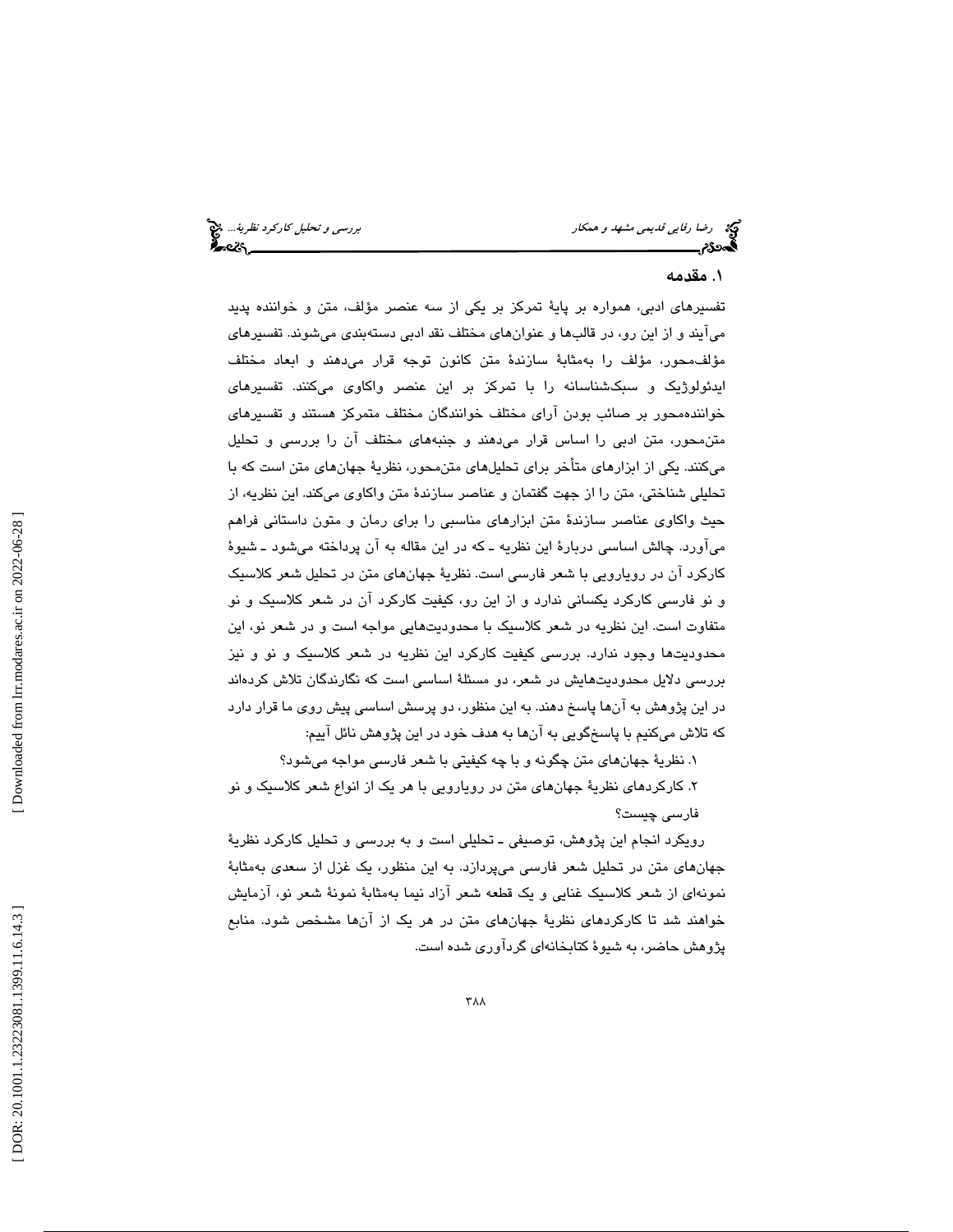# . 2 پيشينة پژوهش

با بررسي پژوهشهاي صورت گرفتة پيشين در باب نظرية جهانهاي متن، مشخص ميشود كه اندك پژوهشهاي صورتگرفتة فارسي، در حوزة كاركرد اين نظريه، در نثر و رمان بوده است و دربارة كاربرد آن در شعر فارسي هيچ پژوهش مستقلي انجام نشده است. در پژوهش حاضر، كاركرد اين نظريه و مزايا و ضعفهاي آن در تحليل شعر فارسي تحليل خواهد شد و اين نكات، پژوهش حاضر را از مطالعات و تحقيقات پيشين متمايز ميكند.

پژوهشهاي صورتپذيرفته در حوزة جهانهاي متن در دو دستة كتابها و مقالات جاي ميگيرند:

كتابها:

- نخستين اثري كه در آن از جهانهاي متن سخن گفته شده، كتاب *And Language* سمينو النا اثر *World Creation In Poems And Other Text*s 1 است كه ويرايش نخست آن در سال 1997 و ويرايش جديد آن در سال 2014 منتشر شده است.

- دومين اثر در حوزة جهانهاي متن، كتاب *conceptual Representing :Worlds* T*ext discours in space* اثر پائول ورث e 2 است كه در سال 1999 منتشر شده و شالودة نظرية جهانمتن را تشكيل ميدهد.

- كتاب *introduction an :poetic cognitive* اثر پيتر استاكول 3 مهمترين اثري است كه جنبههاي مفيد اين نظريه را در مطالعات ادبي بررسيده است. اين كتاب در سال 2002 چاپ شده است.

ـ كتاب مهم ديگر و آخرين اثري به كه صورت مستقل در باب نظرية جهانهاي متن نگارش گاوينز جوانا اثر *text worlds theory: an introduction* ،شده 4 است كه در سال 2007 چاپ شده است .

جهانهاي متن را در تحليلهاي ادبي بسط داده است. اين كتاب در سال <sup>2009</sup> چاپ شده است. ـ استاك ول در بخشهايي ازكتاب *Reading of Aesthetics Cognitive A :Texture* نظرية مقالات:

ـ صادقي ( 1389) عناصر جهان متن را در كتاب مورد بحث بررسي كرده و نتيجه گرفته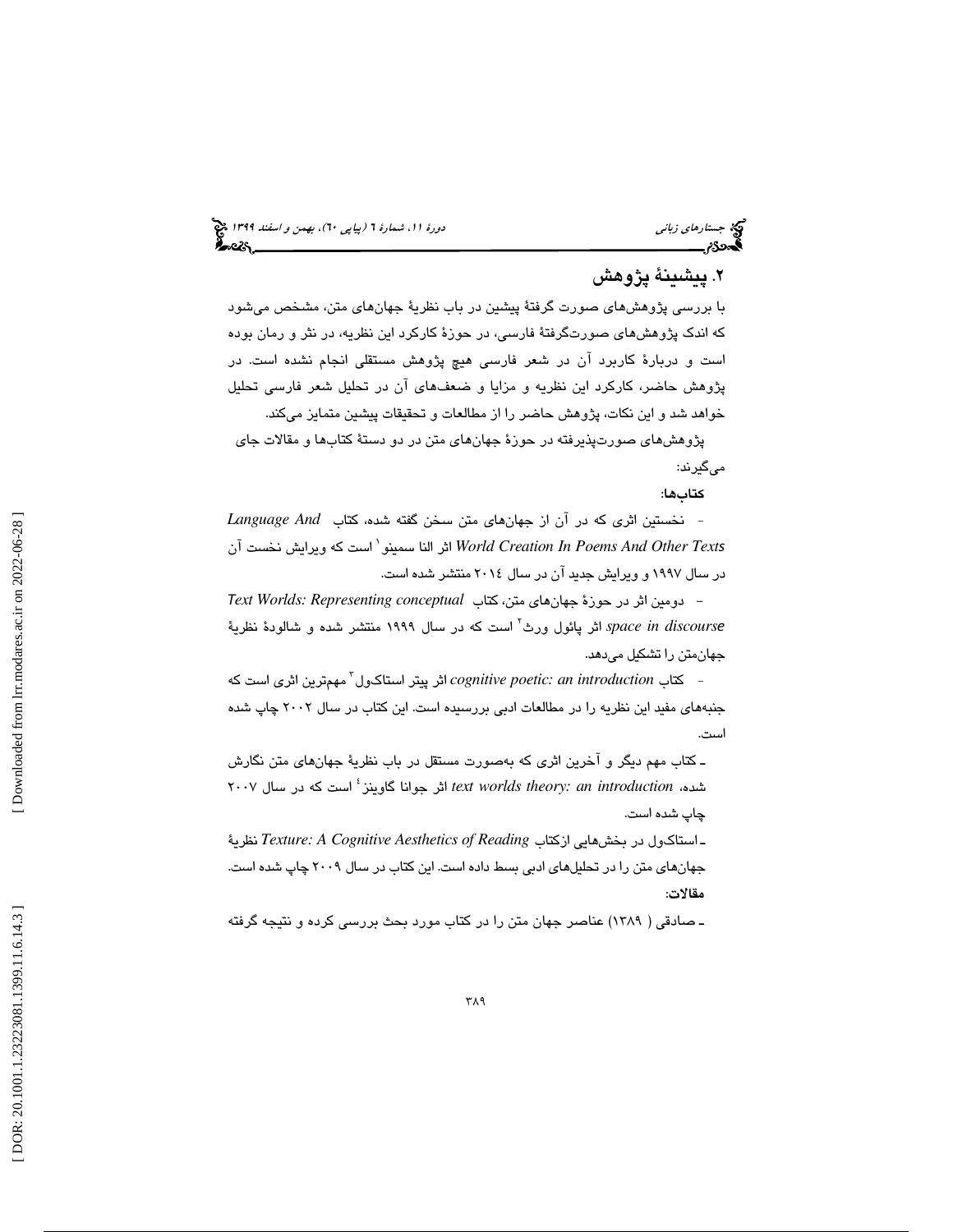است كه: جهانهاي زيرشمول به ساخت روايت داستاني با استفاده از فعالسازي داستانهاي زيرساختي ميانجامد كه مشخصة اصلي آثار نجدي است.

ـ گلفام و همكاران ( 1393) در مقالة « كاربرد نظرية جهان متن در شناسايي عناصر سازندة متن روايي داستان شازده احتجاب؛ بر مبناي رويكرد شعرشناسي شناختي » چاپ- شده در نشريهٔ *جستارهای زبانی،* دورهٔ ٥، شمارهٔ ٥، صص ١٨٣ ـ ٢٠٦، بخشهايي از رمان *شازده ا*حتج*اب* را بر مبناي نظرية جهانهاي متن بررسي كردهاند.

ـ رستار (١٣٩٤) سير نظريهٔ جهان متن و تكوين آن و نيز، ويژگيهاي اصلي آن را بازگو كرده است.

ـ افراشي (١٣٩٥)، متن كتاب *وداع* را از منظر نظرية جهانهاي متن بررسي كرده و با تأكيد بر بررسي زيرجهانهاي فرعي متن، چنين نتيجه گرفته است كه داستان « وداع » متضمن لايههاي عميق معناست كه بهوسيلة نشانههاي مشخصِ متنى قابل دستيابياند.

## . 3 مباني نظري

# 1ـ 3 . زبانشناسي و زيباييشناسي شناختي 5

اخیراً، پژوهشگران به زبانشناسی شناختی<sup>۱</sup> بهمثابهٔ یکی از مهمترین نحلههای بررسی علمی زبان، توجه بسياري نشان دادهاند. با توجه به واژهٔ كليدي «شناخت» در اين رويكرد از مطالعة زبان، طبعاً مطالعات زباني پژوهشگران اين حوزه نيز، با تكيه بر ذهن و مغز و كاركردهاي آن صورت ميپذيرد. البته، بايد توجه داشت كه زبانشناسي شناختي يك نظرية واحد و منسجم نيست؛ بلكه مجموعهاي از رويكردهاي زباني است كه در پيشفرضهاي زيربنايي در باب ماهيت زبان با يكديگر شريک هستند (اونگرر و اشميت، ١٣٩٧: ٤٤٩).

این رویکرد مطالعهٔ زبان، در قرن بیستم و در تقابل با زبانشناسی زایشی<sup>۷</sup> چامسکی<sup>۸</sup> پديد آمد. تفاوت بنيادين زبانشناسي شناختي با زبانشناسي زايشي، به چگونگي پردازش معنا معطوف است:

ويژگي عمدهاي كه زبانشناسي شناختي را از دستور زايشي متمايز ميسازد، جايگاه معني در نظريه است. در مدل زايشي، ساختار عبارتهاي زبان بر حسب يك نظام قواعد صوري تعيين میشود که عمدتاً مستقل از معنا هستند. برعکس، شناختیها استدلال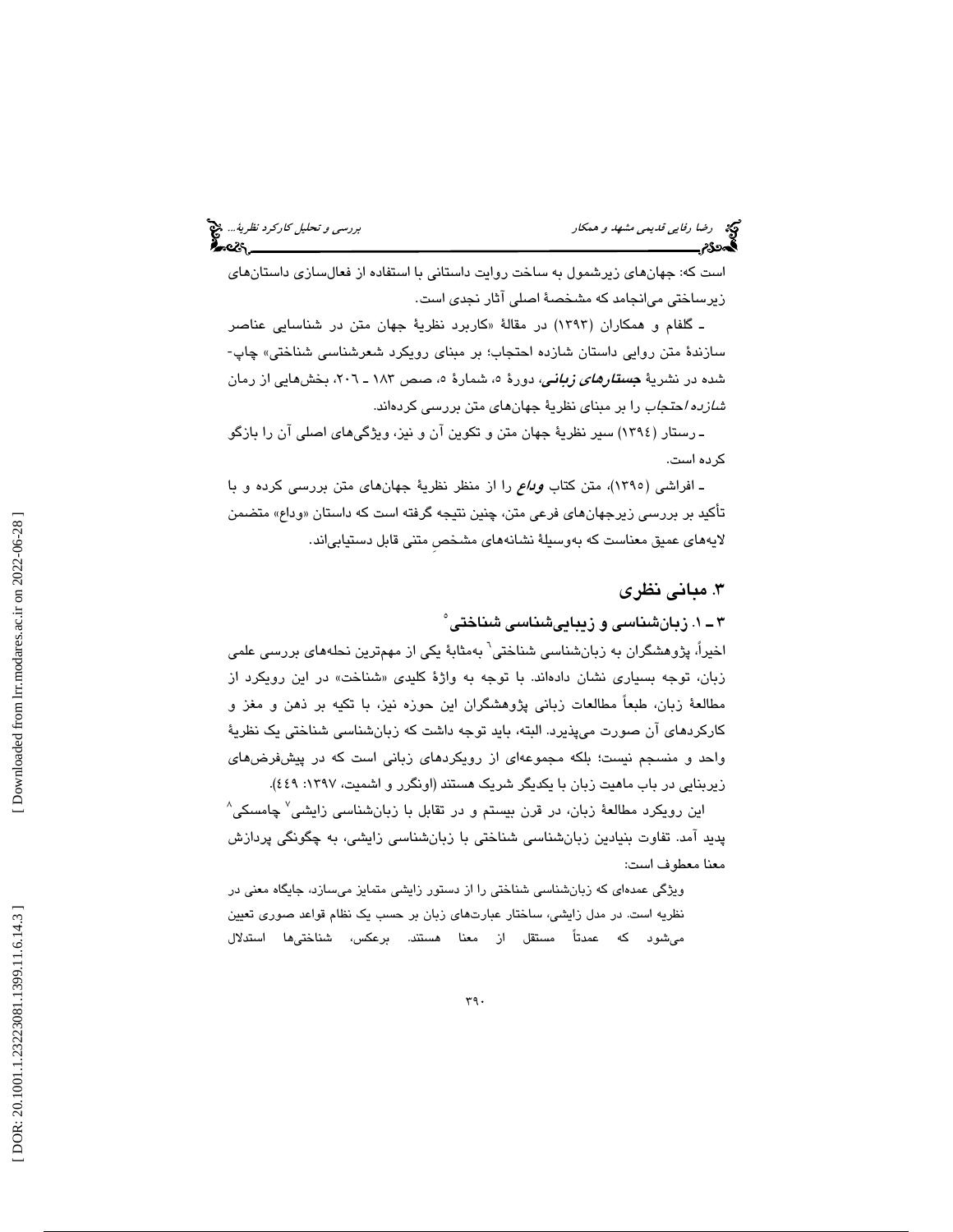ميكنند كه ساختار زبان، بازتاب مستقيم شناخت به اين مفهوم است كه هر عبارت زباني خاص، وابسته به شيوهٔ خاص مفهومسازي يک موقعيت معين است (لي، ١٣٩٧: ١١).

شايد بتوان مهمترين نظريهپرداز زبانشناسي شناختي را رونالد لانگاكر 9 دانست كه در سالهاي 1987 و 1991 ميلادي، مباني دستورشناختي را وضع كرد و پس از آن، زبانشناسي شناختي، بهتدريج به جايگاه مهم و مستحكمي در ميان زبانپژوهان دست يافت (براي كسب اطلاعات بيشتر دربارة تفاوت زبانشناسي شناختي با ساير مكتبهاي زبانشناسی ر.ک: راسخمهند، ۱۳۹۲: ۱۶ ـ ۱۲).

همچنين، در زبانشناسي شناختي، به بدنمندي زبان تأكيد ميشود:

تمام رويكردهاي شناختي براي مطالعة زبان و گفتمان، بر پاية اين فرض اساسي كه ذهن و جسم بهطور جدی پیوند دارند، پایهریزی میشوند. برخی از شواهد مهم برای این پیوند (پیوند ذهن و بدن) را ميتوان در زباني كه ما براي بيان موقعيتمان در جهان و روابطمان با اشيا و اشخاص اطرافمان توليد ميكنيم، يافت (36 :Gavins, 2007).

بنابراين، بسياري از مقولات حوزة زبانشناسي شناختي، در ارتباط با بدن انسان ــ كه يكي از اولين شاكلههاي شناختي او است ـ مطرح ميشود.

زيبايي شناسي شناختي را ميتوان ابزار مطالعهٔ متن ادبي با تكيه بر بافت ٰ و مقولات ذهني تعريف كرد. ابزارهاي اين رويكرد مطالعة متن ادبي، مبتني بر دادههاي زبانشناسي و روانشناسي شناختي است و از اواخر قرن بيستم در مطالعات ادبي بهكار گرفته شده است. نخستين تلاشها در تدوين نظريات زيباييشناسي شناختي، از سوى ليكاف'' و جانسون'' صورت پذيرفت و سپس، ريون تسر<sup>٦</sup>' براي نخستينبار نظريهٔ زيباييشناسي شناختي را مطرح كرد. تسر دو مبناي اصلي در زيباييشناسي شناختي را چنين برميشمارد:

۱. کیفیت درک یک متن از مجموع ساختار ان و فرایندهای ذهنی خواننده منتج میشود. . اين مدل توضيحي ( زيباييشناسي شناختي) بايد براي تأثرات متفاوت خوانندگان 2 .(Tsur, 2008: 28 مختلف، نتيجهبخش باشد (

اين دو مبنا كه تسر مطرح ميكند، دو ويژگي زيباييشناسي را آشكار ميسازد: اول اينكه اين رويكرد، بر هر سه ضلع مثلث مؤلف، متن و خواننده توجه دارد. بايد توجه داشت كه اگرچه در این مبانی، از مؤلف نامی به میان نیامده است؛ اما زیباییشناسی شناختی اساساً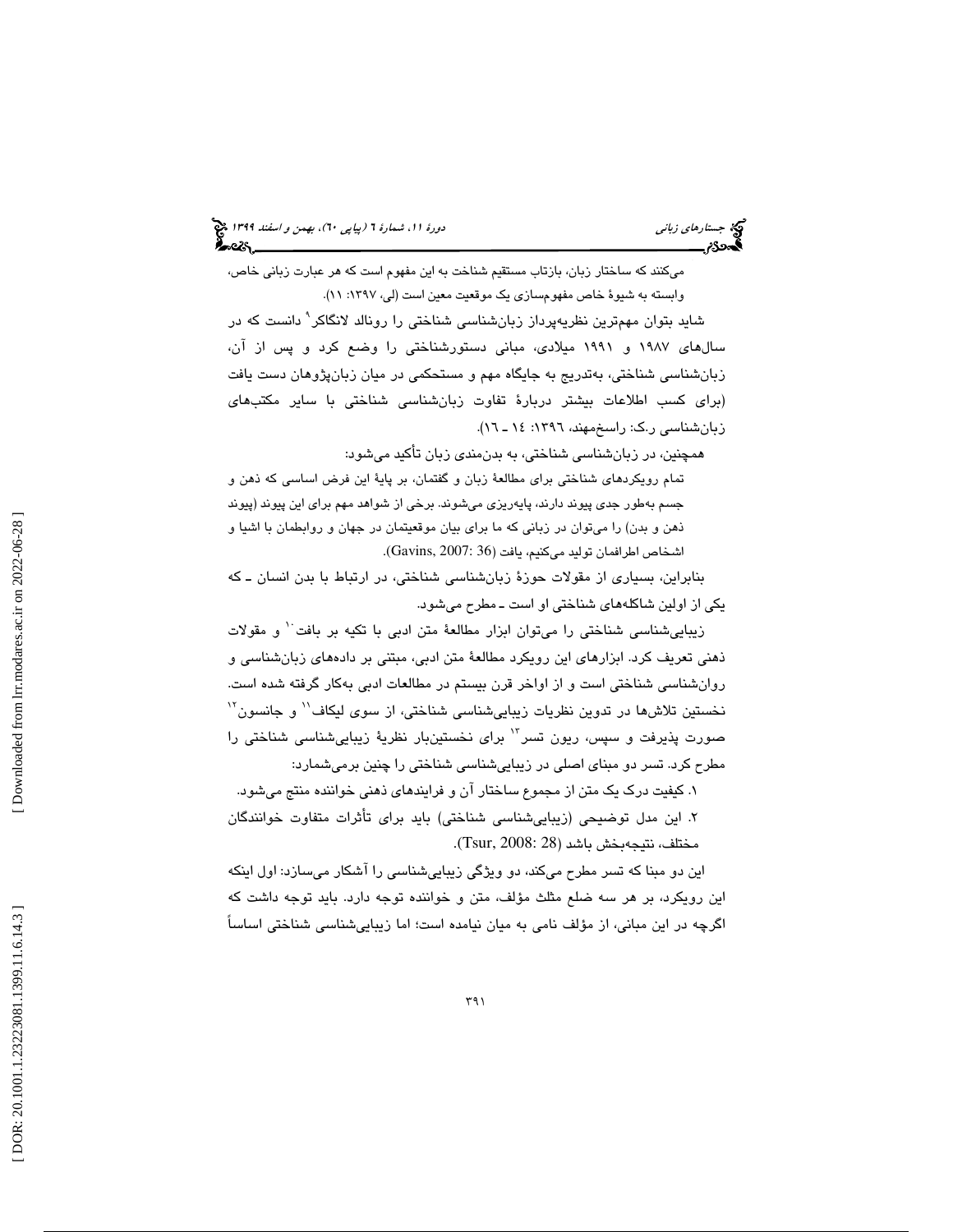متن را برونداد ذهني مؤلف درنظر ميگيرد و چنين نيست كه متن را پديدهاي جدا از مؤلف بهشمار آورد. دوم اينكه، در مبناي دوم كه بخشي از آن بر مبناي اول بنا شده است، تسر تصريح ميكند كه زيباييشناسي شناختي، براي خوانندة ادبي و تأثيرات دريافتي هر خواننده، اهميت بسياري قائل است و براي تفسيرها و دريافتهاي گوناگون، بهشرطي كه با ساختار و بافت متن منافاتي نداشته باشد (بنا بر فرضية اول) كاربردي و مفيد خواهد بود.

پس از تسر، استاكول اين نظرية را در سالهاي 2002 و 2009 ميلادي گسترش داد. او معتقد است كه زيباييشناسي شناختي، ابزارهايي را براي دستيابي به متن و بافت، بهمثابة كليد دستـيابي به فهم جايگاه، ارزش و معناي ادبي فراهم ميآورد (4 :stockwell, 2002).

اين شيوة رويارويي با متن، از ابزارهاي مختلفي براي تحليل ذهن نويسنده، مفسر و خود متن ادبي استفاده ميكند كه هر يك از اين ابزارها، به نحوي خاص با اثر ادبي مواجه میشوند و ابعاد متفاوتی از متن و ذهن نویسنده و خواننده را بررس*ی* میکنند<sup>؛ ٬</sup>.

# 2ـ 3 . نظرية جهانهاي متن 15

نظرية جهانهاي متن يكي از مهمترين ابزارهاي زيباييشناسي شناختي است كه در تحليل متون، ازجمله متون ادبي سودمند است و بنيانهاي آن در اواخر سدة بيستم ميلادي نهاده شده است. همانگونه كه در پيشينه ذكر شد، با وجود اينكه برخي پژوهشگران پائول ورث را مُبدع و نظريهپرداز اصلي اين نظريه ميدانند (ر.ک: صادقي، افراشي و رستار، در بخش پيشينة پژوهش)، نخستين نظريهپرداز اين حوزه، النا سمينو است. سمينو دو سال پيش از ورث، در سال 1997 در كتابش از جهانهاي متن سخن گفته است و بنابراين، حق اين است كه او را نخستين نظريهپرداز اين حوزه بهشمار آوريم.

نظرية جهانهاي متن ابزاري شناختي است كه ابتناي آن بر گفتمان و اجزاي سازندة متن است. پائول ورث، گفتمان را تلاشي آگاهانه از سوي مؤلف و مخاطب در نظر ميگيرد كه به جهاني مشترك بدل ميشود. در اين جهان، گزارهها گسترش مييابند، انسجام مييابند و به ساخت معنا منجر ميشوند (95 :werth, 1999 ) بهنقل از گلفام و همكاران، ١٣٩٣: ١٨٧).

نظرية جهانهاي متن، ابزاري شناختي براي مطالعة متون است: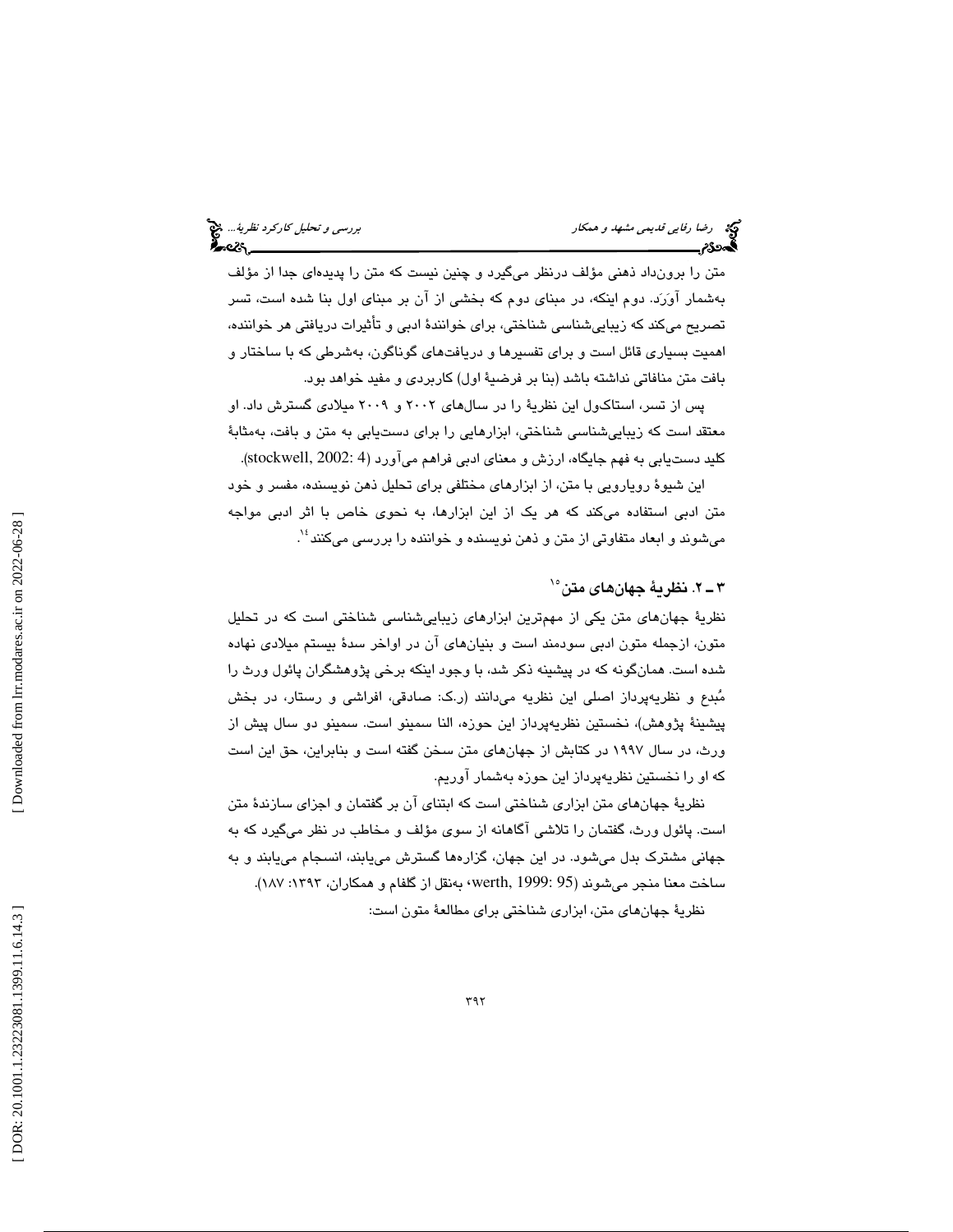نظرية جهانهاي متن، يک ابزار پردازش زبان انساني است که بر مبناي مفهوم بازنمايي ذهني مطرح شده در روانشناسي شناختي ساخته شده است و اصول تجربي را در زبانشناسي شناختي به اشتراک ميگذارد (Gavins, 2007: 8).

در نظرية جهان متن، ما با سه مقولة اساسي روبهرو هستيم: جهان گفتمان، جهان متن و زيرجهان ها:

جهان گفتمان: اولين لايه از جهان متن، جهان گفتمان است. يك جهان گفتماني، رويدادي زبانی است كه شامل حداقل دو شركتكننده<sup>۱٬۱</sup> است. منظور از مشاركان جهان متن، كنشگرها و كنشپذيرهايي هستند كه وصف ميشوند، اسنادپذيرند، با يكديگر سخن ميگويند. مصاديق مشاركان گفتماني را ميتوان: دو نفر در حال گفتوگو (شخصيتهاي درون متن)، نويسندة نامه و دريافتكنندة آن يا مؤلف و خواننده، دانست.

عوامل مؤثر در جهان گفتمانی عبارتاند از: ادراک موقعیت حاضر<sup>۱۷</sup> (درک و دریافت بافت و موقعيت متن)، باورها، دانشها، خاطرهها، اميدها، ترسها، رؤياها، نيتها و افكار مشاركان گفتمان. براي جلوگيري از عدم مهار دادههاي بالا در جهان گفتمان و نيز براي مقابله با از هم گسيختگي تفسير، نظرية جهانهاي متن بر اين تأكيد ميكند كه صرفاً عناصر ضروري موجود در متن و بافت (عناصر موجود در متن كه به تحليل جهان گفتمان كمك ميكند) ستفاده شود و بدين ترتيب، به بررسي تمامي عناصر تشكيلدهندة جهان گفتماني نميپردازد ا .(Stockwell, 2002: 136, 137 )

جهان متن: جهان متن، دومين لايه از نظرية جهان متن است كه شامل عناصر اصلي متن و اجزاي تشكيلدهندة آن است. استاكول، ماهيت جهانهاي متن را چنين توضيح ميدهد:

نويسندگان و خوانندگان، به همراه يكديگر، يك جهان متني را بر اساس دركِ رايج شناختِ پايه -به كه نظر ميرسد، ميان نويسنده و خواننده به اشتراك گذاشته ميشود ـ ميسازند. جهان متن، يک بازنمود ذهني خواننده مدارانه از جهان متناوب (جهاني که دائماً متحول، ميشود و داراي حركت و بازگشت است) است كه ممكن است در آن، شخصيت ها، اشيا، تاريخ ( زمان و) مكان وجود داشته باشد. جهان متن خوانندگان، جهاني غني است كه از تجربههاي پيشين آنها انباشته شده است. وضعيت جهان متن، به واسطة عناصر جديدي هب كه آن اضافه ميشود ( جهانسازها) و رويدادهای نمايانگر حرکت درون آن (پيشبرندههای نقش) تغيير مييابد (6 :2009). بنابراين، جهان متني از دو عنصر اصلي تشكيل ميشود: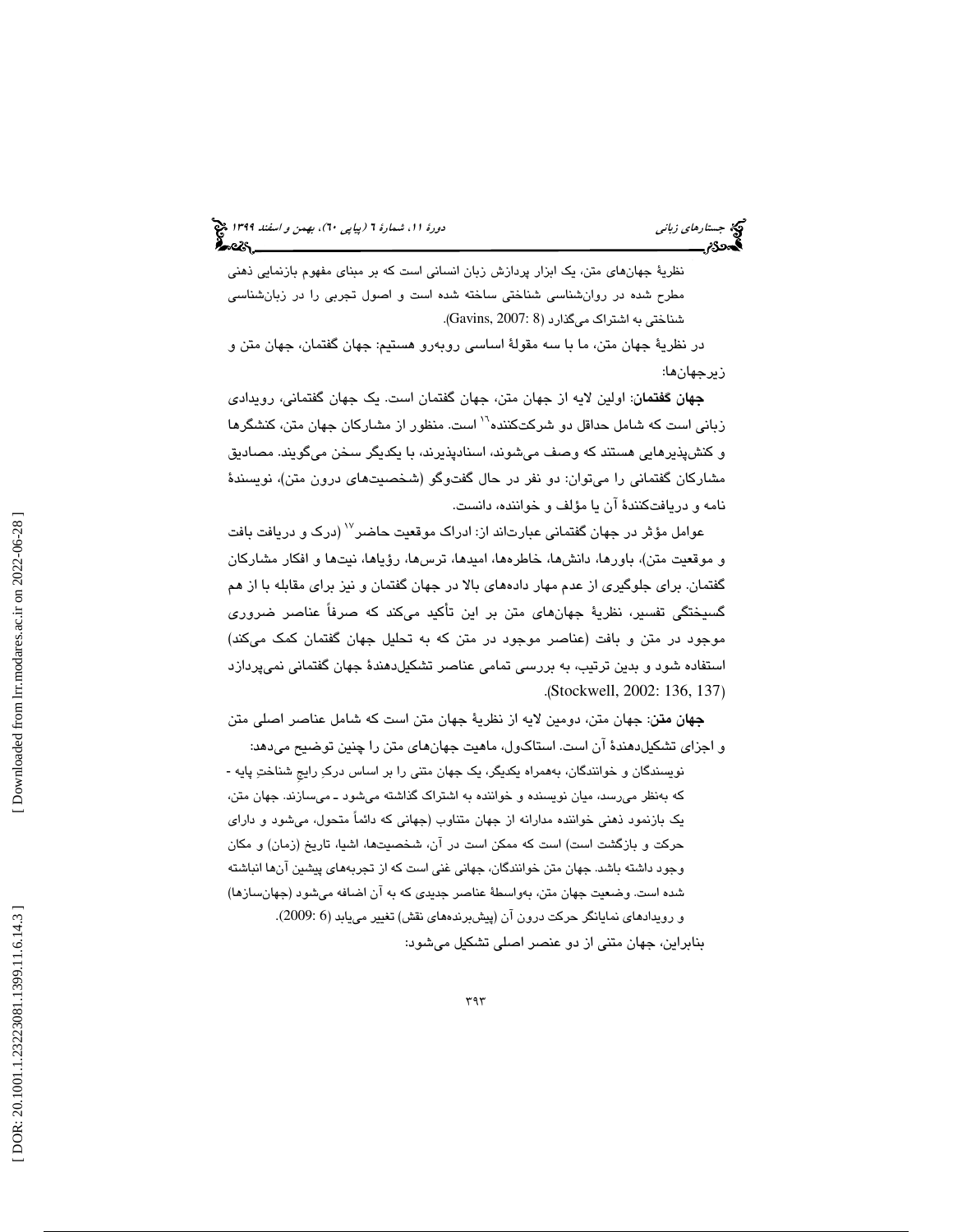رس*تی و تحليل كاركرد نظرية..*.. پنج تصميم و هم*كار بررسي و تحليل كاركرد نظرية..*.. پنج تحليل كاركرد *نظرية...*<br>**المحمدى[***ت***مريخ لله عند الله عند الله عند الله عند الله عند الله عند الله عند الله عند الله عند الله عند الله** 

۱. **عناصر جهانساز**<sup>^۱</sup>: این عناصر، نوعی برجستگی در متن ایجاد میكنند كه رویداد*ه*ای پيشزمينة متن در ت عامل با آن واقع ميشود. عناصر جهانساز، شامل جهتگيري ( تمركز) در زمان، مكان، شخصيت(ها) و ديگر عناصر<sup>11</sup> ميشود. استاكول براي رهگيري و مشخصسازي هر يک از اين عناصر، مصاديقي را تعيين كرده است:

| اشيا                  | شخصيتها               | مكان                               | زمان                               |
|-----------------------|-----------------------|------------------------------------|------------------------------------|
| گروە(ھای) اسمی (اسامی | گروه(های) اسمی (اسامی | ق <b>ی</b> دهای مکان <sup>۲۱</sup> | زمان دس <b>تو</b> ری <sup>۲۰</sup> |
| خاص)                  | خاص)"                 |                                    |                                    |
| ضمایر                 | ضمایر° <sup>۲</sup>   | جملات قيدي مكان-                   | وجوه افعال™                        |
|                       |                       | نما <sup>٢٤</sup> (جملات           |                                    |
|                       |                       | معترضهٔ مفید                       |                                    |
|                       |                       | مكان)                              |                                    |
|                       |                       | گروههای اسمی                       | قید <i>ه</i> ای زمان <sup>۲۲</sup> |
|                       |                       | مکانِنماَ <sup>۲۷</sup>            |                                    |
|                       |                       |                                    | جملات قيدى زمان-                   |
|                       |                       |                                    | نما^` (جملات                       |
|                       |                       |                                    | معترضة مفيد زمان)                  |

جدول 1: عناصر جهانساز **Table 1:** world-building elements

۲. **گزارههای پیشبرندهٔ نقش<sup>۲۹</sup>: گزارههای پیشبرندهٔ نقش، گزارههایی هستند که وظیفهٔ** پويايي جريانهاي موجود در جهان متن را برعهده دارند. اين گزاره ها شامل حالات، كنش ها، رخدادها، فرايندها و هرگونه اسنادی است كه در ارتباط با اجزا و شخصيتهای درون جهان<br>متن مطرح میشود.

به عقيدة استاكـول (137 :2002)، گزارههاي پيشبرندهٔ نقش، ممكن است چندين الگوی متفاوت داشته باشد: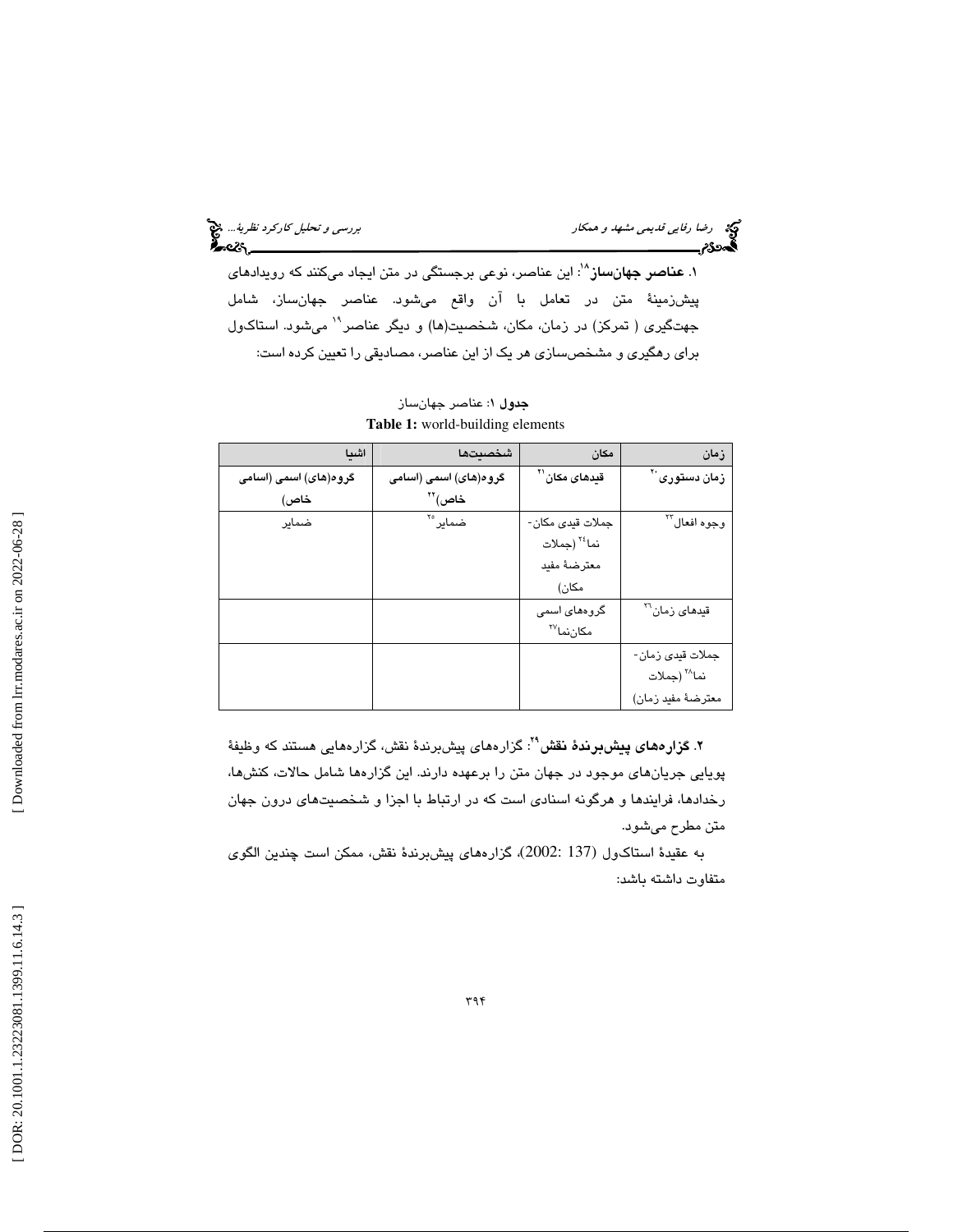(پياپي 60)، بهمن و اسفند 1399 جستارهاي زباني دورة ،11 شمارة 6

| هدف متن        | نوع اسناد                   | نقش                 | كنش گفتارى           |
|----------------|-----------------------------|---------------------|----------------------|
| روايت/ توصيف   | کنش/ رویداد                 | گسترانندهٔ پیرنگ    | گزارش/ نقل مطلب      |
| صحنه           | حالتى                       | پيشبرندۀ صحنه       | توصيف صحنه           |
| شخصيت          | حالتى/صفتى                  | پيشبرندۀ شخصيت      | توصيف شخصيت          |
| عادی (غیرادبی) | وضعي/طبيعي (روزمره)         | پیشبرندهٔ عادی متن  | توصيف متن عادي       |
| استدلالى       | ربطى                        | پیشبرندهٔ استدلال   | مفروضگیری، نتیجهگیری |
| تعليمى         | التزامی/ امری <sup>۳۰</sup> | پیشبرندهٔ هدف نهایی | تمنايي/ التزامي      |

جدول 2: گزارههاي پيشبرندة نقش از نظر استاكول **Table 2:** function-advancing propositions By Stockwell

همانگونه كه در جدول شمارة 2 مشخص است، استاكول براي انواع گونههاي متني، پيشبرندههاي متفاوت نقشي را در نظر ميگيرد، نوعي اسناد غالب را برميگزيند و بر اين اساس به نقش اسناد و كنشِ گفتاريِ گزارههاي پيشبرندة نقش حكم ميكند. به عقيدة استاكول، در سطح پايه ميتوان پيشبرندههاي نقش را به دو دسته تقسيم كرد:

. برخي پيشبرندههاي نقش، گزارههايي ربطي، توصيفي و اسنادي را مطرح ميكنند. 1

۲. برخی دیگر بر رویدادها و کنشها تمرکز میکنند.

در جدول شمارهٔ ۲، استاكول تا حدودی به سبکشناسی نزدیک شده است. با توجه به اينكه استاكول در جدول شمارة 2 به مسئلة اسناد و كنشهاي گفتاري توجه كرده است، توجه او به مسئلهٔ وجهيت $^{\gamma}$  (ميزان قطعيت يا عدم قطعيت كلام مؤلف)، روشن و آشكار است. حال انكه در اين صورت، دستهبندی ارائه شده از سوی او، بهشكل بسيار دقيقتری در دستور زبان سبكشناسي نقشگراي هليدي نمود يافته است. هليدي سه وجه كلي خبري، پرسشي و امري را براي هر بند در زبان در نظر ميگيرد. او در مرحلة بعد، دو وجه بند خبري و پرسشي را به همراه بند تعجبي، به اين دليل كه همگي براي تبادل اطلاعات بهكار ميروند، در يك دسته قرار داده و آنها را وجه اخباري ناميده است. از سوي ديگر، تمامي ساختهاي امري و التزامي را، ذيل وجه امري دستهبندي كرده و براي بند (واحد مورد تأييد هليدي) به دو وجه اصلي خبري و امري قائل شده است. اين نظريه با جزئيات بسيار و دقت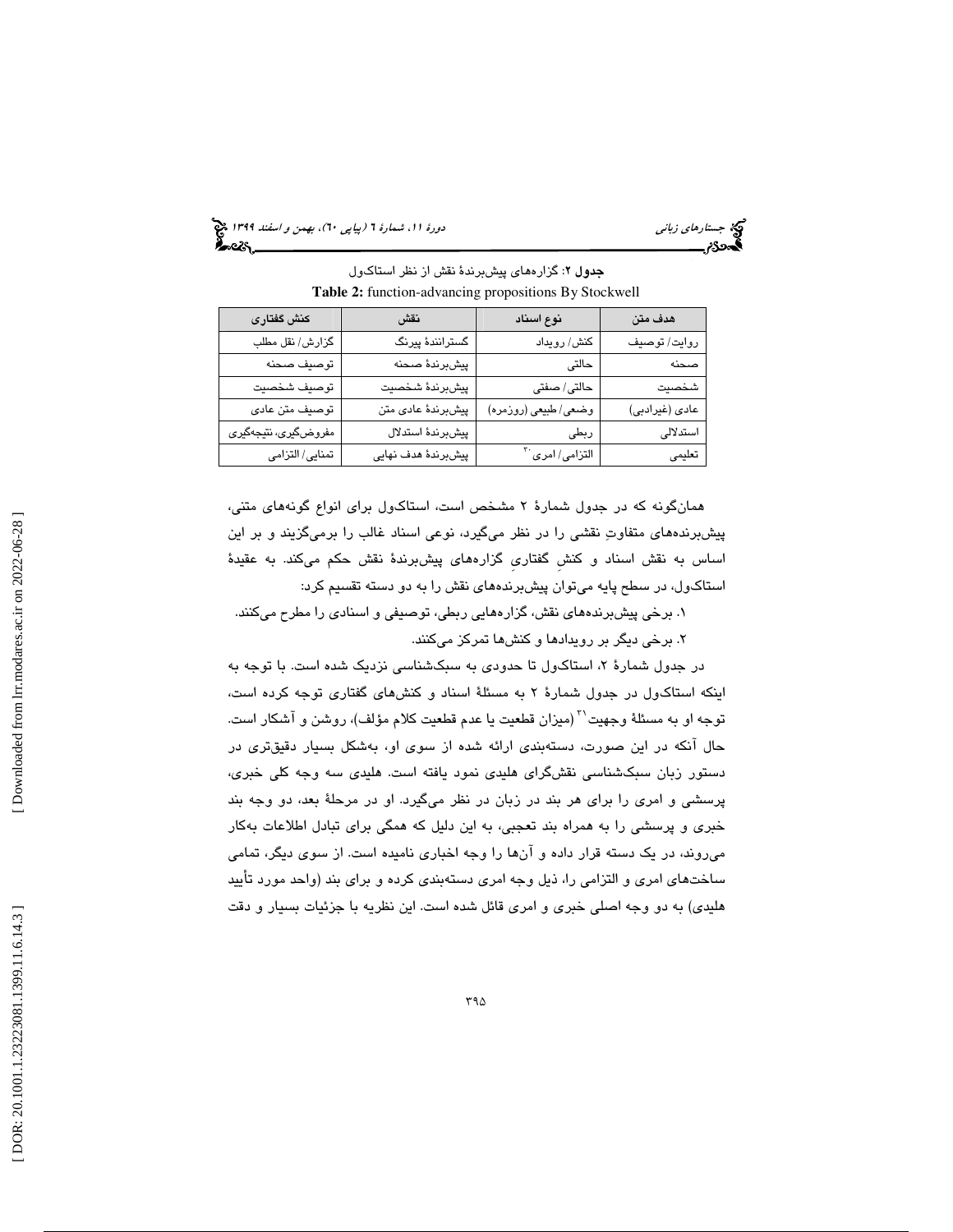بسيار بيشتر، مباحث مطرحشده از سوي استاكول را تبيين ميكند و از اين رو، روشن است  $^{17}$ 2 حدول طراحیشده از سوی استاکول، جامع و دقیق نیست .

مهمترين نكتة مغفولمانده در جدول پيشنهادي استاكول، چنانكه در تحليل اشعار خواهيم ديد، اين است كه برخي از انواع اسنادهاي پيشنهادي او، در مواردي ديگر، جز آنچه او پيشنهاد داده است، قابليت و كاركرد دارد. براي مثال، نوع اسناد حالتي، براي توصيف و پيشبرندگي شخصيت و هر چيزي كه حالت را توصيف كند، كاربردي است. از سوي ديگر، در نامگذاري انواع اسناد و كنشهاي گفتاري نيز، در شعر فارسي، ميتوان به فراخور، نامگذاريهاي ديگري را مفروض گرفت. ما در تحليل گزارههاي پيشبرندة متن، در مطالعة موردي بررسيشده، اساس را نظر استاكول قرار دادهايم و هرجا لازم بوده است، آن را اصلاح كردهايم.

<mark>زيرجهانها:</mark> سومين لايهٔ نظريهٔ جهانهای متن، زيرجهانهاست كه از جهان اصلی متن حاصل ميشود. زيرجهانها نمايانگر تنوع و تغيير در جهان متني هستند، بدون اينكه حس انقطاع از جهان متن را به مخاطب القا كنند. محتواي اين زيرجهانها ميتواند محمل جهتگيري (تمركز) در زمان، مكان، شخصيت و اشيا باشد و جهاني كاملاً تازه و بافتي سرشار از امكانهاي مختلف را بيافريند. بنابراين، هرگونه تغيير و جابهجايي در زمان و مكان، استفاده از نقل قول مستقيم و بيان اعتقادات شخصيتها، جهانها*ی* جديدی میآفريند که مخاطب در<br>حين خوانش به آن جهانها ورود پيدا ميکند و پس از آن، مجدداً به جهان اصلی متن باز می-شود.

سه گونه زيرجهان ممكن است در جهان متني اصلي نمود يابد كه عبارتاند از:

۰۱ **زیرجهانهای اشارهای**<sup>۲۲</sup> این زیرجهانها شامل بازگشتها و جهشهای زمانی و نیز<br>نقلقولهای مستقیم ـ در برابر نقلقولهای غیرمستقیم ـ است.

۲. **زیرجهانهای نگرشی** ٔ ٔ: جهانهای نگرشی شامل آرزوها، باورها و نیات شخصیت-هاي متن است و با افعالي همچون «آرزو داشتن»، «اميد داشتن»، «خيالپردازي كردن» و «خواستن» نمود مییابد. زیرجهانهای نگرشی به سه دستهٔ ارزویی، باوری و نیتی تقسیم ميشود .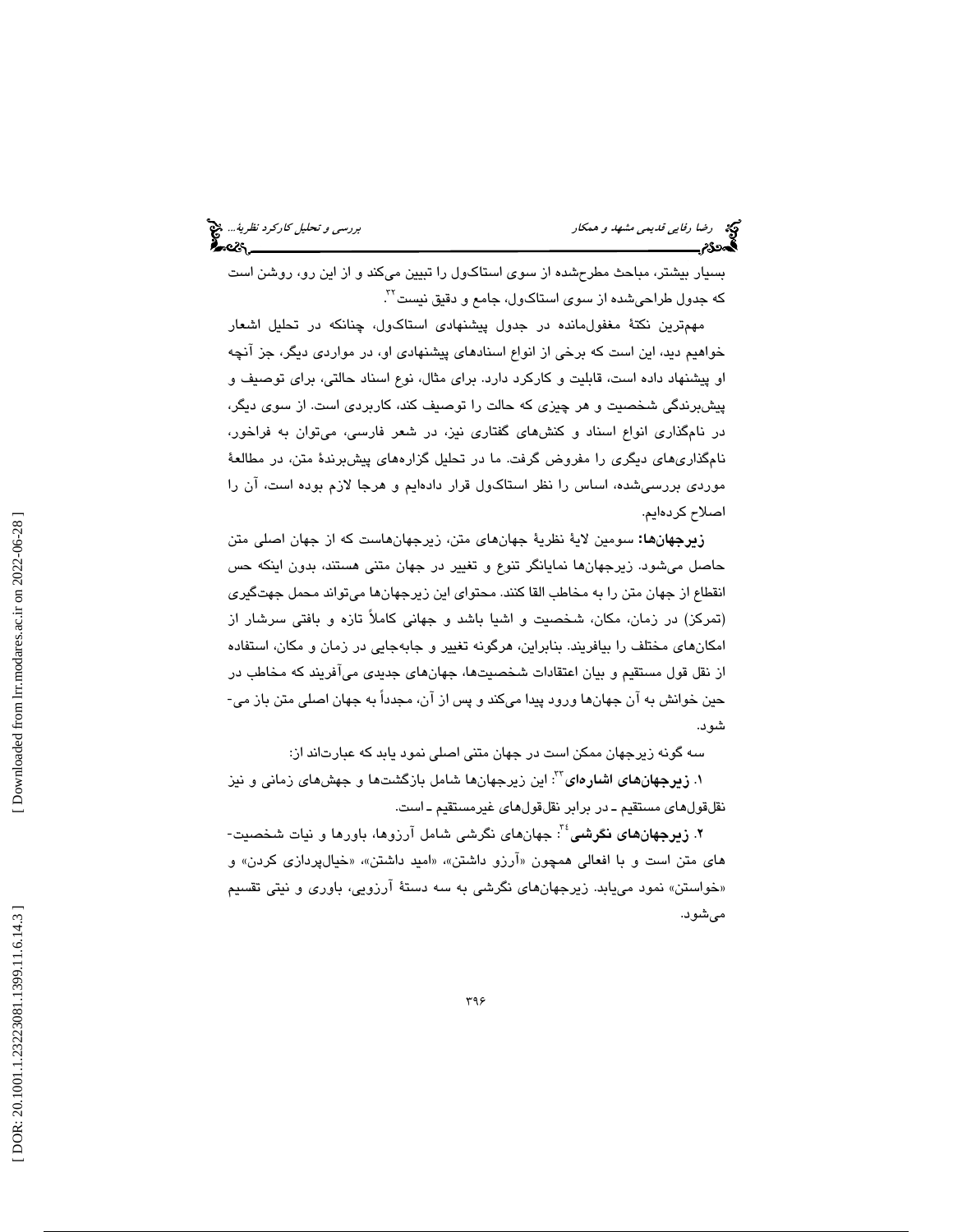جهانهای باوری با افعالی همچون «باور (اعتقاد) داشتن»، «دانستن» و «فکر کردن» آشكار ميشود و جهانهاي نيتي بهواسطة نيات بيانشدة شخصيتها، بدون توجه به واقع شدن كنش يا عدم آن، نشان داده ميشود و در نمونههايي مانند وعدهها، تهديدها، دستورها (التزامها)، پيشنهادها و درخواستها بروز مييابد.

**۳. زیرجهانهای معرفتشناسانه** ٔ ٔ: ابزارهایی هستند که مسئلهٔ احتمال و امکان به واسطة آن ها از سوي جهان متن مديريت ميشود. استاك ول تصريح مي كند كه اين زيرجهان- ها در زبان انگليسي با گزارههايي همچون should ,will ,would و ساختارهاي شرطي منطقي « اگر... پس...» نشان داده ميشود. بايد توجه كرد كه اگرچه در زبان انگليسي، واژههاي should از نظر معنايي با يكديگر تفاوتهايي دارند؛ ليكن در زبان فارسي، could و ،would بهدليل ساخت متفاوت زبان و نحو، چنين تفاوتي چشمگير نيست و ميتوان مجموعة قيدهاي شک و تردید و احتمال ازجمله: «شاید، پنداری، گویی، گوییا، گویا، به گمان... و مگر<sup>۳۱</sup>» را<br>نمایانگرهای زیرجهانهای معرفتشناسانه در نظر گرفت.

قیدهای «پنداری، گویی، گوییا و گویا<sup>۲۷</sup>» علاوه بر اینکه از نظر معنایی، نشاندهندهٔ احتمال و ترديد هستند، از نظر بلاغي نيز، ميتوانند در جايگاه ادات تشبيه قرار گيرند و به اين ترتيب، هر تشبيهي كه با اداتي همچون: پنداري، گويي و ... ساخته شود، به تشكيل زيرجهان معرفتشناسانه در متن منجر ميشود. نتيجة اين سخن اين است كه ميتوان بهواسطة بررسي ادات تشبيه، شيوة تشبيهسازي و ميزان قطعيت شاعر را در بيان شباهت يك چيز به چیز دیگر، دریافت. هنگامی که شاعر از ادات تشبیه «چون» استفاده میکند، میزان قطعیت بيشتري را در تشبيه، آشكار ميسازد. براي مثال، در اين بيت حافظ:

زلـف چــون عنبـر خـامش كـه ببويــد هيهـات اي دل خــام طمــع ايــن ســخن از يــاد ببــر شاعر زلف معشوق را با قطعيت به عنبر تشبيه كرده است. اگر او سياقي از كلام را برمیگزيد که در ان، چنين بيان میشد: «زلفت که گويی عنبر خام است…»، ظاهرا ميزان قطعيت كمتري نسبت به تشبيه حاضر ميداشت كه در آن، زلف، بدون هيچ قيدي به عنبر خام تشبيه شده است.

اما در اين بيت منوچهري :

گويي بط سپيد جامه به صابون زده است

كبك دري ساق پا در قدح خون زده است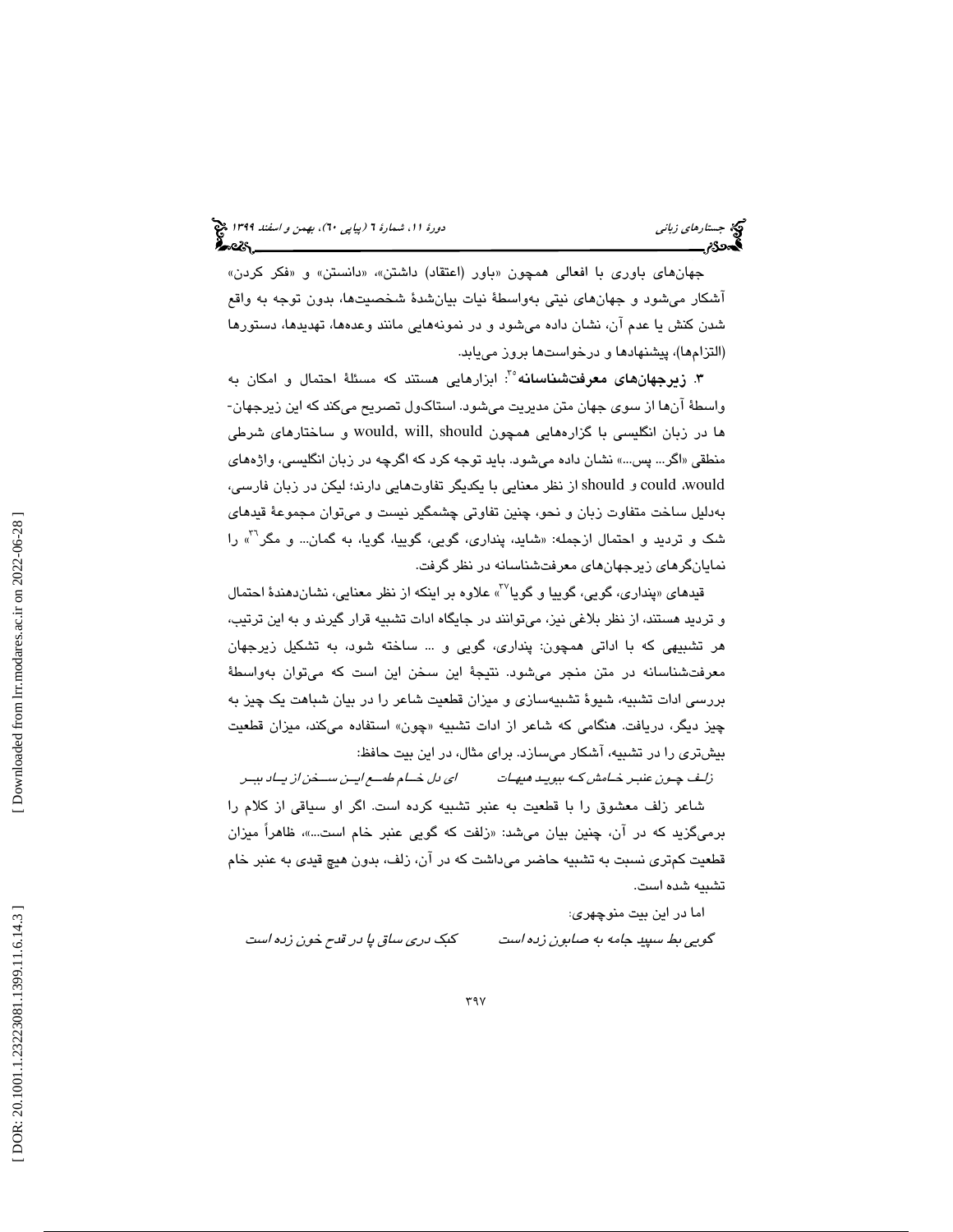شاعر با استفاده از ادات تشبيه «گويى»، ميزان التزام و قطعيت كمترى را در ادات تشبيه خود نمايان ساخته است.

3ـ 3 . بحثي در باب كاركرد نظرية جهانهاي متن در شعر كلاسيك و تمايز آن با شعر نو در شعر فارسي، اشعار تعليمي و قصايد، عموماً داراي انسجام متني (ارتباط عمودي ابيات با يكديگر) بيشتري نسبتبه شعر غنايي هستند. دليل اين امر آن است كه شاعر، مضموني را در ذهن خود متصور ميشود و ابيات مكرري را كه از نظر منطقي به يكديگر مرتبطاند و يكديگر را كامل ميكنند، در جهت بيان اين مضمون بهدنبال هم ميآورد. حال آنكه، شمس قيس شاعران قصيدهسرا را به اين امر ملزم ميكند كه نخست، شعر را به نثر تخيل كنند، سپس ابيات متعددي را بسرايند و پس از آن، هر بيت را در جاي مناسب خود قرار دهند:

[شاعر] باید که چون ابتدای شعر میکند و اغاز نظمی نهد، نخست نثر ان را پیش خاطر ارد و معاني آن بر صحيفة دل نگارد... و در نظم ابيات به سياقت سخن و ترتيب معاني التفات ننمايد و تا جملهٔ قصیده را بر سبیل مسوده تعلیق زند... و چون ابیات بسیار شد و معانی تمام گشت، جمله مره اخرى از سر اتقان بازخواند... و ميان ابيات تلفيق كند و هر يك را به موضع خويش بازبرد و تقديم و تأخير از آن زايل گرداند تا... ابيات از يكديگر بيگانه ننمايد... (شمس قيس،  $3171:$   $\lambda$   $77\lambda$  :  $171\epsilon$ 

با تأمل در سخن شمس قيس، روشن است كه جهان متن شعر كلاسيك، بهصورت طبيعي ايجاد نميشود؛ بلكه شاعر ابتدائاً مجموعهاي از ابيات را ميسرايد و سپس، طبق سليقة خود، جاي آنها را در متن مشخص ميكند. اساساً در برخي قالبها و ژانرهاي مختلف شعر فارسي، جهان متن بسيار گسترده است و تمامي اجزاي متن، در كنار يكديگر، جهان متني را تشكيل ميدهند كه از كل اجزايش بزرگتر و وسيعتر است. براي مثال، در *شاهنامه* يا منظومههاي نظامي يا در قصايد ناصرخسرو، فرخي و خاقاني، يك هدف اصلي و يك روايت كلان، همچون روايت يك داستان، وصف طبيعت، مدح و ... وجود دارد كه همين روايت، جهان متن را تشكيل ميدهد و معمولاً هم از چند فرم اصلي فراتر نميرود:

برر سي شعر فارسي، به روشني نشان ميدهد كه محور عمودي خيال، همواره ضعيف و دور از خلق و ابداع بوده... آنچه در زمينة عمومي شعر فارسي...، ميتوان يادآوري كرد،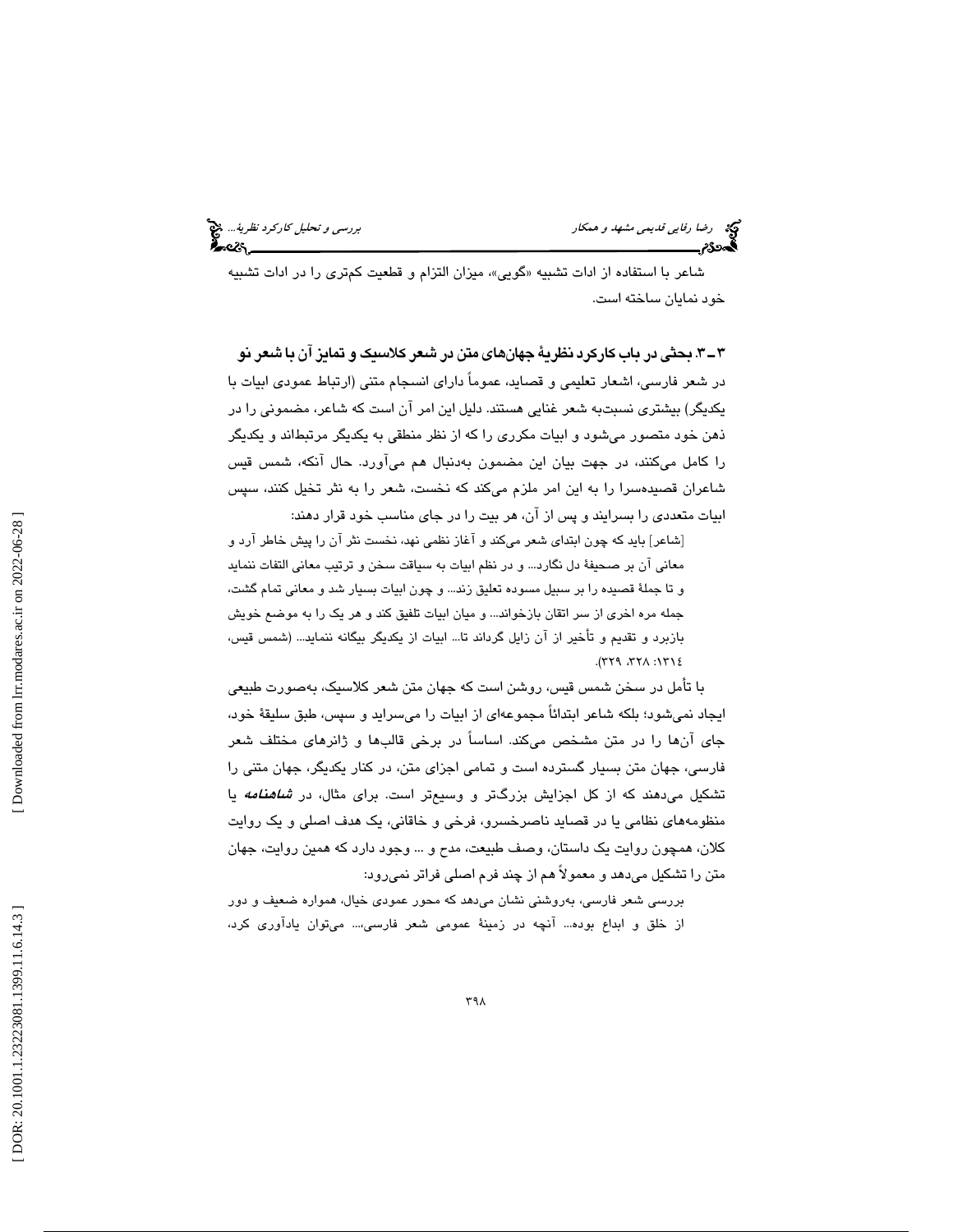محدوديتي است كه خيال شاعران در محور عمودي شعر دارد و اين ميراث عرب و شعر شاعران جاهلي است... (شفيعي كدكني، ١٣٧٥: ١٧، ١٦٩).

در شعر غنايي، هدف اصلي بيان احساسات است و چهبسا، در يك زمان واحد، صرفاً يك بيت به ذهن شاعر متبادر شود و ادامة ابيات پس از مدتي بهذهن او خطور كند و ممكن است، حتي نتوان ارتباط دقيقي ميان ابيات يافت (ضعف در محور عمودي شعر). البته، اين نكته در غزل شاعري همچون حافظ، استثنائاً متفاوت است و اگرچه در بسياري از غزلها ارتباط منطقي در محور عمودي ابيات بهچشم نميخورد، با تأمل ميتوان رشتة ظريفي از ارتباط معنو*ی* را در محور عمود*ی* یافت<sup>۳۸</sup>.

بنا بر مطالبي كه ذكر شد، يك چالش و پرسش مهم در باب جهان متن دربارة شعر غنايي كلاسيك فارسي بهوجود ميآيد: اگرچه ميتوان غزل را يك كليت واحد در نظر گرفت و ساختار شبكهاي براي آن قائل شد"؟ اما در بسياري از غزلها، ما با مجموعهاي از ابيات روبهروييم كه گاهي ميتوان جايگاه آنها را تغيير داد، بدون اينكه خللي به شعر وارد شود. براي مثال، در همين غزلي كه آن را بررسي خواهيم كرد، اگر جاي بيت دوم و سوم را عوض كنيم، آيا در ساختار و معناي متن، خللي وارد ميشود؟ ظاهراً بهنظر ميرسد كه با چنين جابهجايي، حداقل در برخي ابيات، مانند بيت دوم و سوم در غزل مورد بحث، خللي در ساختار و معنا وارد نميشود؛ اما در صورتي كه ما همين مسئله را با تصرف احتمالي كاتبان در بعضي از اشعار پيگيري كنيم، چالش مطرحشده، به يك مسئلة مهم تبديل ميشود. درواقع، با قبول اين نكته كه در گذشته، برخي كاتبان در جابهجايي بعضي ابيات و حتي اضافه و كم شدن آن، دخل و تصرف ميكردهاند، تكليف جهان متن و گفتمان برساختة ذهن شاعر چيست؟

در شعر غنايي و قالب غزل، برخي غزلها روايي و داستانگونه هستند ک و طبيعتاً به واسطهٔ جنبة داستاني آنها، بررسي و تحليل چنين اشعاري در قالب نظرية جهانهاي متن، شبيه به بررسي آثار داستاني است كه پيشتر در مقالات مختلف، بررسي شده است؛ اما چنانكه ذكر شد، در بسياري از غزلها ارتباط عمودي ضعيف است و ميتوان، جاي ابيات را با يكديگر عوض كرد. البته، طبيعتاً از آنجا كه بسياري از شاعران، خود را ملزم به آوردن بيت تخلص (بيت پاياني غزل) و شريطه و دعا (در قصیده) میكردهاند، در همین متون نیز میتوان انتهای متن را با قطعیت تعیین كرد.

روشن است كه در توجيه اين چالش ميتوانيم چنين استدلال كنيم كه متن بهمثابة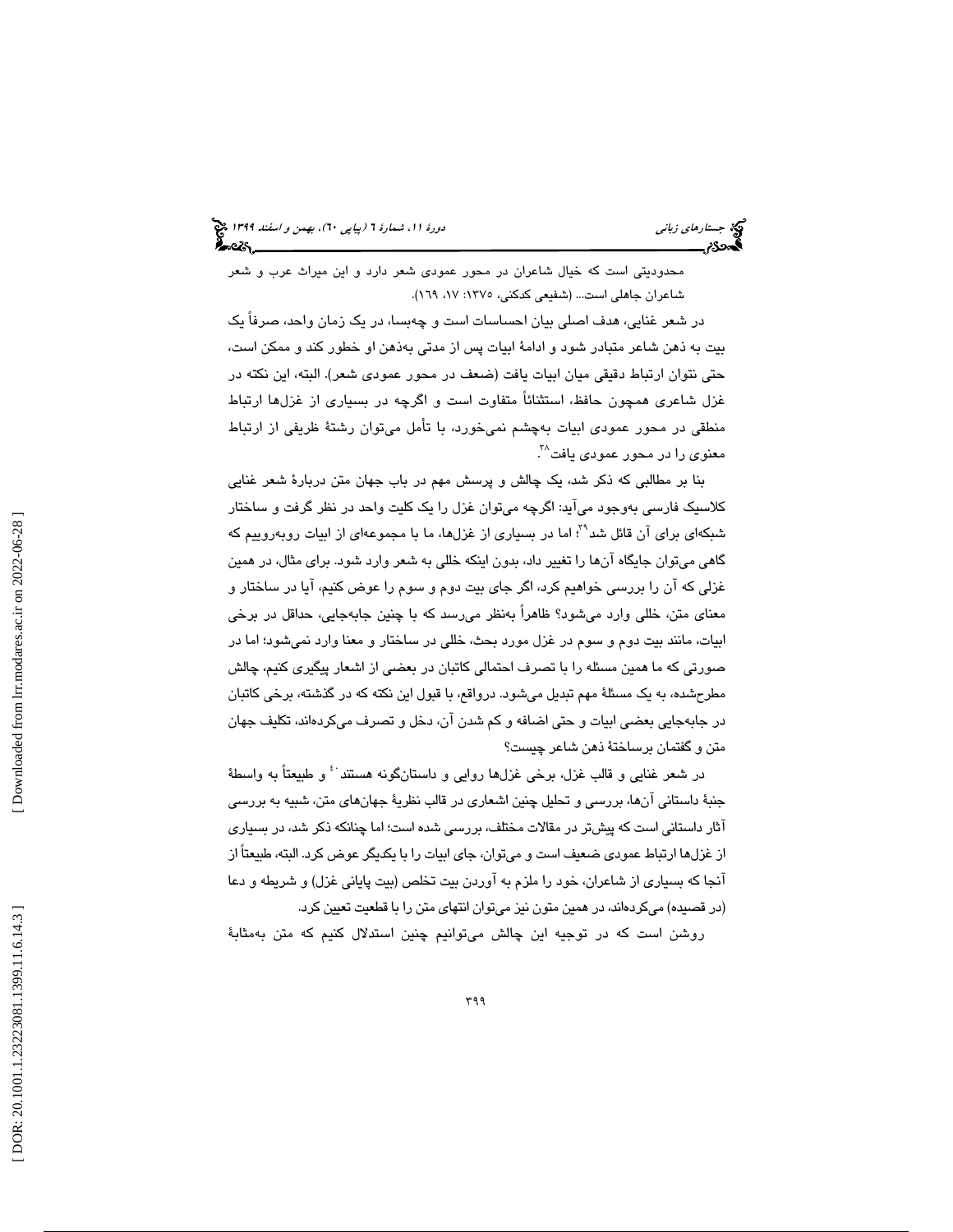برونداد ذهني شاعر از يك واقعة دروني و يك تجربة شاعرانه و فردي است و ميتوان با اين پيشفرض كه شاعر، درابتدا، امري دروني يا حتي عيني را در ذهن خود تصور كرده و پس از پردازش ذهني، در قالب كلمات جاي داده و آن را توصيف كرده است، با متن مواجه شد. در هر حال، چالشهاي مطرحشده، موانعي جدي را براي كاركرد همهجانبة اين نظريه در شعر كلاسيك فارسي ايجاد ميكنند. ما براي تدقيق كاركرد نظريه در شعر كلاسيك فارسي و نماياندن مشكلات آن، غزلي را براي تحليل برگزيدهايم كه اولاً جنبة داستاني نداشته باشد، دوم، رويدادهاي آن علّي و سلسلهوار نباشد (به گونهاي كه يك بيت علت يا معلول بيت بعد و قبل از خود باشد) و سوم چالش مطرحشده در مورد آن صادق باشد. به اين ترتيب، اين نظريه را در متني كه جهان آن، كاملاً مشخص نيست، بررسي ميكنيم.

در شعر نو، خلاف شعر كلاسيك، شاعر از محدوديتهاي ذاتي شعر كلاسيك رهايي مي- يابد و هر كجا كه بخواهد، از قافيه استفاده ميكند. وزن نيز ابزاري است كه شاعر را در آهنگين كردن شعر ياري ميرساند و كيفيت و كميت استفاده از آن، در اختيار شاعر است. عموماً در شعر نو، روايت نيز روشن است و شاعر، بهدليل رهايي از محدوديتهايي كه ذكر شد، مشكلي در بيان روايت مورد نظرش ندارد. بنابراين، طبيعتاً كاركرد نظرية جهانهاي متن در شعر نو، مناسبتر از شعر كلاسيك است.

### . 4 تحليل دادهها

غزل مورد بررسي ما در اين پژوهش، غزلي از سعدي، بهمثابة نمونهاي از شعر كلاسيك است كه ميتوان آن را غزلي گفتوگومحور در نظر گرفت. شاعر در اين غزل، بهصورت يكطرفه با معشوق خود سخن ميگويد:

. 1 ـ 4 شعر اول: غزلي از سعدي .1 من بيمايه كه باشم كه خــــريدار تو باشـم حيف باشد كه تو يار من و من يـار تـو باشـم .2 تو مگرساية لطـــفي به سر وقــت من آري كه من آن مايه ندارم كـه بـه مقـدار تـو باشـم ۰۳. خويشتن بر تو نښدم كه م*ن ا*ز خود نپسندم كه تو هرگز گل من باشي و من خار تو باشـم .4 هرگز انديشه نكردم كه كـمندت به من افتـد كه من آن وقـع نـدارم كـه گرفتـار تـو باشـم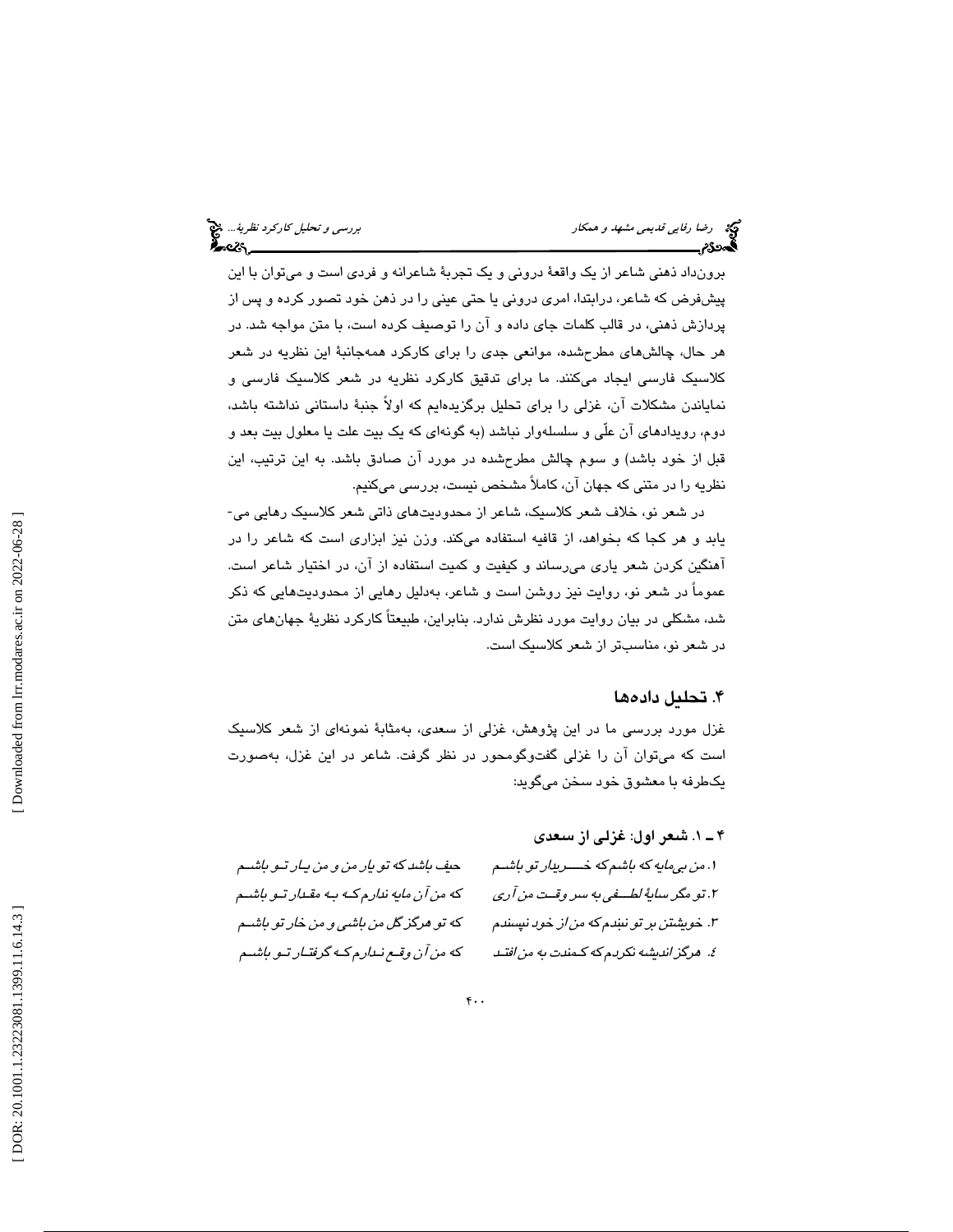(پياپي 60)، بهمن و اسفند 1399 جستارهاي زباني دورة ،11 شمارة 6

| مگر آن وقت که شادی خور و غمخوار تو باشم   | ه. مرگز اندر مهه عالم نشناسم غسم و شادی                       |
|-------------------------------------------|---------------------------------------------------------------|
| مگر آن وقت کـه در سـايهٔ زنهـار تـو باشـم | <sub>1</sub> . گذر <i>از دست رقیبان نتوان کـــرد به کوی</i> ت |
| گو بیامرز که من حامل اوزار تو باشم        | ٧. گر خداوند تعالى بـه گـــــناهيت بگــــــيرد                |
| چون نباشند که مـن عاشـق دیـدار تـو باشـم  | ٨. مردمان عاشق گفتار من اي قلبهٔ خوبان                        |
| مگرم هم تو ببخشمی که سنزاوار تمو باشم     | ۹.  من چه شايستهٔ آنم کـه تو را خوانم و دانم                  |
| تا در این راه بمیرم که طلبکار تو باشم     | ۱۰. گرچه بانم که به وصلــت نرسم بازنگربم                      |
| همچنان بیر سیر آندم کیه وفیادار تیو باشیم | ۱۱. نه در این عالم دنیا کــه در آن عـالم عقبـی                |
| که نشاید که تو فخر من و من عـار تـو باشـم | ۱۲. خاک بادا تن سعدی اگـرش تـو نسٍـندی                        |

### -1-1 4 . تحليل جهان گفتمان

براي تحليل جهان گفتمان اين شعر و ساير اشعار، به شيوة پيشنهادي نظرية جهانهاي متن، بايد پرسشهايي را مطرح كنيم و به آن پاسخ دهيم. درواقع، دستيابي به جهان گفتمان و تحليل دقيق و موشكافانة آن، با تلاش براي پاسخ دادن به پرسشهايي از اين دست، صورت ميپذيرد:

ـ مشاركان گفتمان چه كساني هستند؟

ـ عوامل مؤثر در جهان گفتمان، كداماند؟

حال با پاسخ دادن به پرسشهاي بالا، تلاش خواهيم كرد كه جهان گفتمان متن حاضر را كشف و تحليل كنيم:

مشاركان اصلي گفتمان، در متن حاضر دو شخصيت هستند كه يكي از آنها مؤلف متن (عاشق/ سعدي) و ديگري، معشوق اوست. شيوة گفتمان اين دو مشارك، شبيه بهنوعي نامهنگاري عاشقانه (از عاشق به معشوق) است يا ميتوان آن را گفتوگويي در نظر گرفت كه يكي از مشاركان، همواره متكلم است (عاشق) و مشارك ديگر، همواره شنونده و دريافتكنندة پيام است (معشوق).

نكتة مهمي كه بايد دربارة تحليل عوامل مؤثر در جهان گفتمان به آن توجه كرد، اين است كه از میان تمامی عوامل مؤثر ممكن - كه پیشتر به آنها اشاره شد ـ ممكن است فقط برخی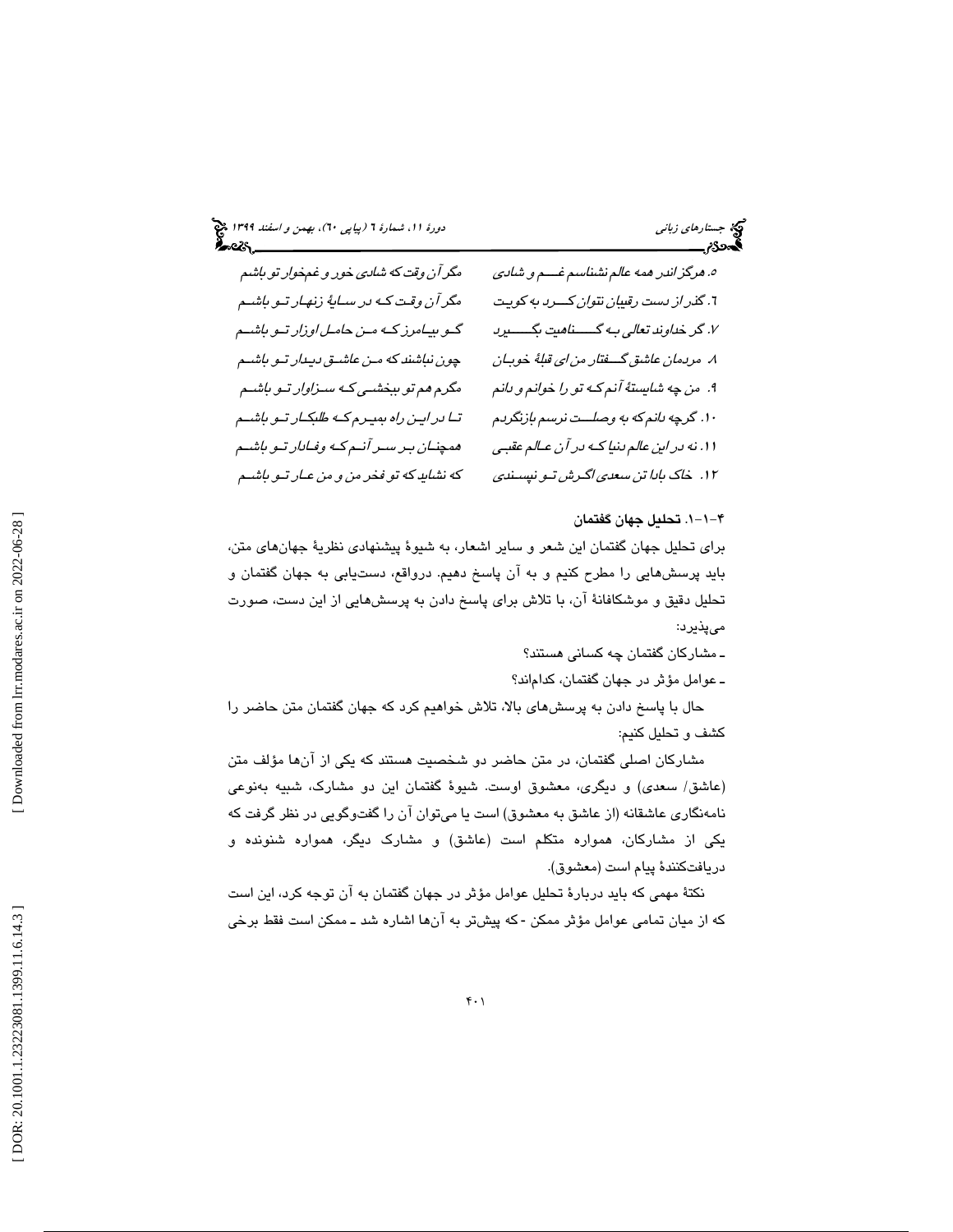| دید.<br>اینچه ارضا ر <i>فایی قدیمی مشهد و همکار</i><br><b>گورد:تر</b> |  |
|-----------------------------------------------------------------------|--|
|                                                                       |  |

در جهان گفتماني مورد بحث، وجود داشته باشد. بنابراين، همين عوامل موجود، ابزارهايي هستند كه با بافت در ارتباطاند و در تحليل جهان گفتماني بهكار ميآيند.

رضا رفايي قديمي مشهد و همكار بررسي و تحليل كاركرد نظرية...

در متن حاضر، بارزترين مسئلة پيشبرندة گفتمان، ابراز علاقه و عشق مؤلف به معشوق است. مفهوم كليدي كه در اين گفتمان نمود آشكاري يافته، برتري معشوق بر مؤلف است. اين مسئله به اشكال گوناگون در تمامي متن نمود دارد و بيشك، كانونيترين دريافت از مجموعة ابیات این شعر، «ابراز عشق همراه با فروتنی» است.

ميتوان مجموعة ديدگاههاي گفتماني مؤلف را اينچنين دستهبندي و تبيين كرد:



<mark>تصویر ۱</mark>: دیدگاههای گفتمانی مؤلف در غزل مورد بررسی **Figure 1:** Discourse views of author

-1-2 4 . تحليل ج هان متن

پرسشهاي اساسي در تحليل جهان متني شعر، بهمثابهٔ يک متن خودسامان<sup>51</sup>، اين است که جهان متن اصلي چيست و اين جهان متني به چه زيرجهانهايي تقسيم شده است؟ براي تحليل جهان متن برساخته در غزل، ابتدا عناصر جهانساز را از متن استخراج ميكنيم: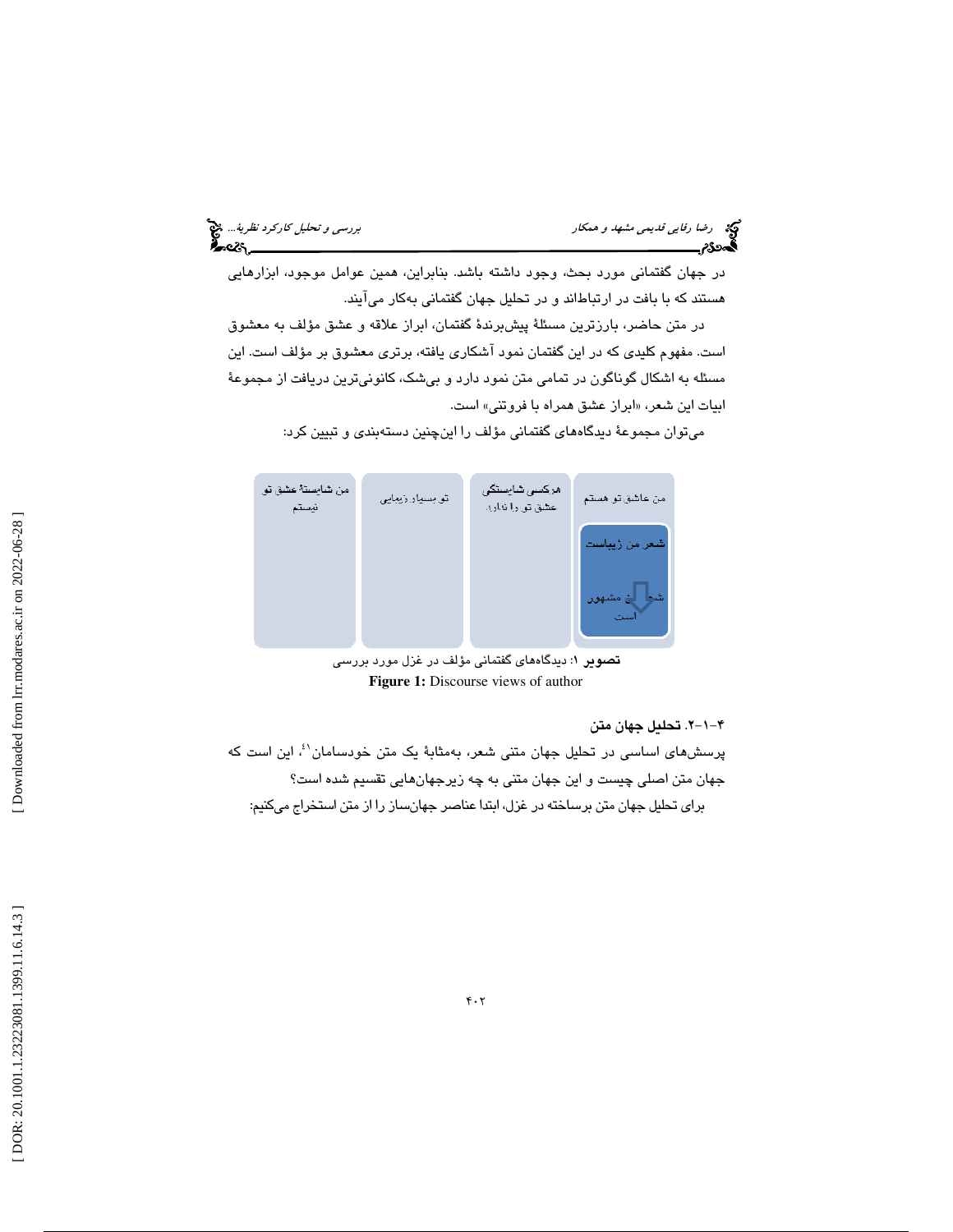(پياپي 60)، بهمن و اسفند 1399 جستارهاي زباني دورة ،11 شمارة 6

**جدول ۳**: عناصر جهانساز در غزل مورد بررس*ی* **Table 3:** world-building elements in the analyzed sonnet

| اشيا          | شخصتتها                                                   | مكان                       | زمان ( نوع فعل و …)                            |                               |
|---------------|-----------------------------------------------------------|----------------------------|------------------------------------------------|-------------------------------|
| گل، خار، کمند | من (سعدي [شاعر])،<br>تو(معشوق)، رقیبان، خداوند،<br>مردمان | مكان سيال (همهجا<br>مكانى) | در تمامی<br>ابيات: فعل<br>باشم (مضارع<br>ساده) | زمان سيال<br>(همەجا<br>زمانی) |

در مرحلة بعد گزارههاي پيشبرندة نقش را واكاوي ميكنيم. براي بازشناسي گزارههاي ربطي، توصيفي و اسنادي از گزارههاي كنشي، براي دستة اول (گزارههاي غيركنشي) از پيكانهاي افقي و براي دستة دوم (گزارههاي كنشي) از پيكانهاي عمودي استفاده ميكنيم (مراد از كنش، امري است كه با حركت و فعاليت همراه باشد):

من بيمايههستم. تو حيف است يار من باشي. تو مگر ( شايد/ محتمل است) ساية لطفي بر من بيندازي. من آن (قدر) مايه ندارم كه به مقدار تو (در شأن تو) باشم. من خويشتن را بر تو نميبندم (مدعي وصال تو نيستم). من نميپسندم تو گل من باشي و من خار تو (چنان جايگاه والايي داري كه من در تشبيه گل و خار، من نميپسندم حتي خار تو باشم). مقايسه شود با: نه بي او عشق ميخواهم نه با او كه او در سلك من حيف است منظوم در اينجا يك زيرجهان نمود مييابد. زيرجهان نگرشي و ذيل آن، زيرجهان باوري بهشكل معكوس (استفاده از صورت منفي فعل) در گزارهاي كه آورده ميشود، نمود يافته است: من هرگز فكر نكردم كمند تو بهسوي من افتد. در ادامه، گزارهاي آمده كه دليل اين ادعا (فكر نكردن) را بيان ميكند: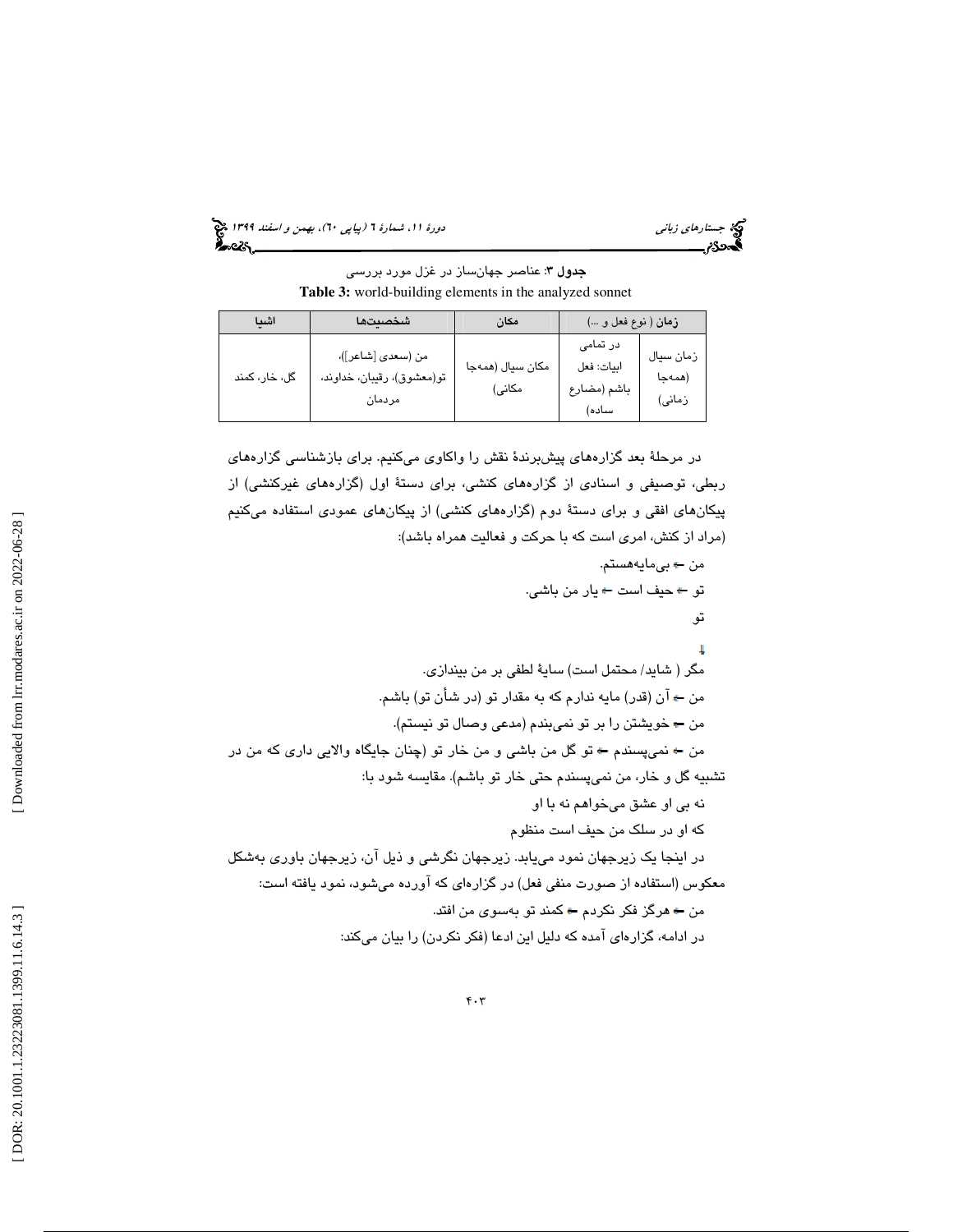رس*ي و تحليل كاركرد نظرية...*. وهي مشهد و همكار بررسي و تحليل كاركرد نظرية... وهي المستخدم و تحليل كاركرد نظرية...<br>**المحددة:م بررسي و تحفيظ المستخدم المستخدم المستخدم و تحفيظ المستخدم و تحفيظ المستخدم و تحفيظ المستخدم و ت** [چراكه] من آن وقع (جايگاه) را ندارم كه گرفتار تو باشم. من در همة عالم غم و شادي را جز با شادي و غمخواري نميشناسم. نم*ي توان (م) از دست رقيبانت گذر كــنم* مگــر در ســاية زنهــار تــو باشــم (اگر در ساية زنهار تو باشم، ميتوانم گذر كنم در اينجا به واسطة استفاده از ساختار شرطي، زيرجهان معرفتشناسانه نمود مييابد: خداوند اگر تو را به [واسطة] گناه بگيرد (مجازات كند) تو [به خداوند] بگو: مرا بيامرز من حامل سنگيني گناهان تو باشم (مقايسه شود با جنگ نميكنم اگر دست به تيغ ميبرد بلكه به خون مطالبت هم نكنم قيامتش كاش كه در قيامتش بار دگر بديدمي كانچه گناه او بود من بكشم غرامتش) در اينجا، جاي دو گزاره از منظر رابطة علت و معلولي، بايد عوض شود: من ← عاش<u>ق</u> ديدار تو هستم مردمان چگونه عاشق گفتار من نباشند؟! درواقع، در اينجا ذكر اين مسئله كه دليل علاقهمندي مردمان به شعر و سخن سعدي، عشق سعدي به يار است، در جهان متن با دو گزارة علاقة سعدي به يار و درنتيجه، علاقة مردم به سخن سعدي در جهان متني قابل بررسي است. ژرفساخت اين عبارات چنين است: من عاشق ديدار تو هستم. علاقة من به تو سبب زيبايي اشعارم است. مردمان عاشق گفتار ( شعر) من هستند.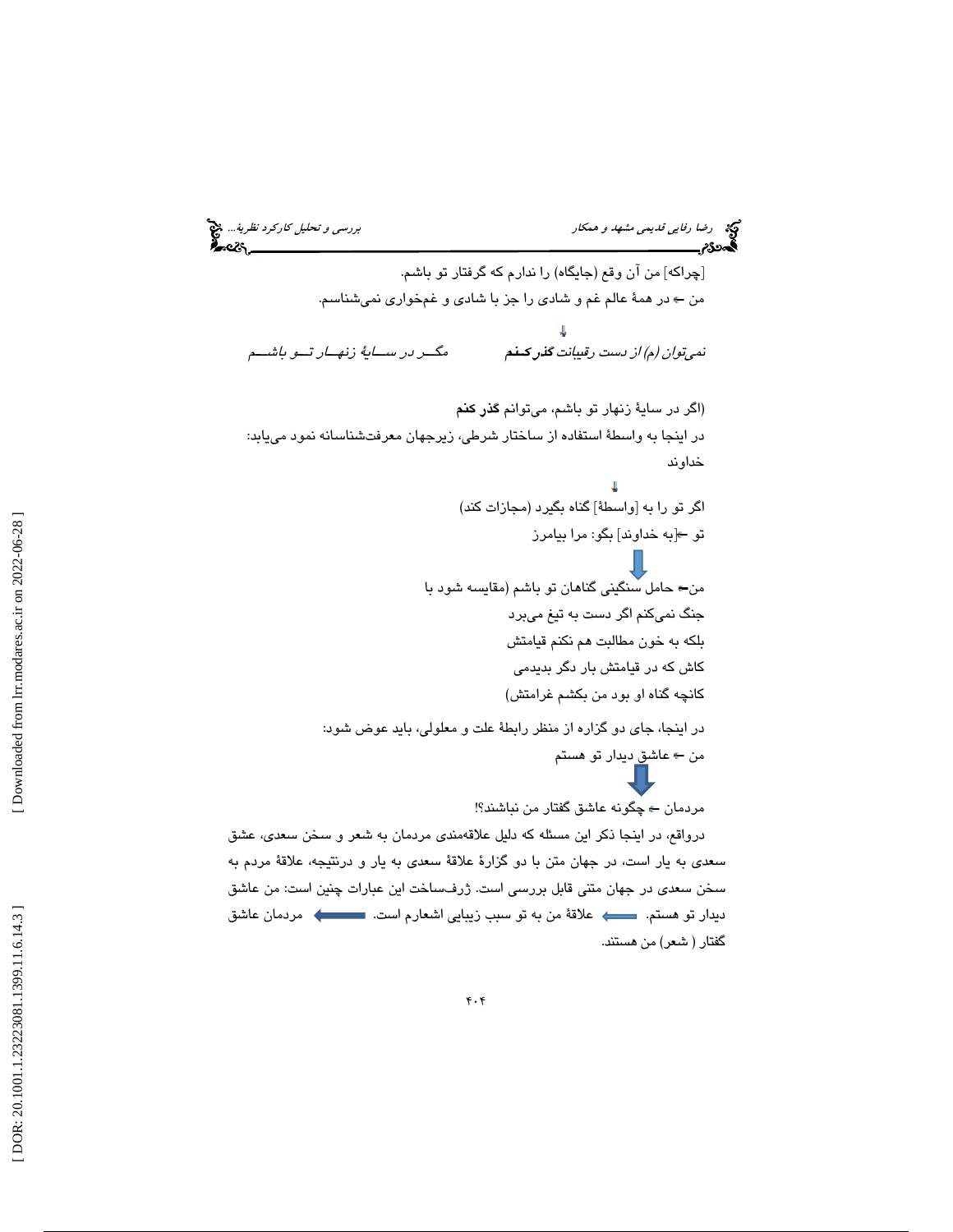# (پياپي 60)، بهمن و اسفند 1399 جستارهاي زباني دورة ،11 شمارة 6

مقايسه شود با: بلبل بوستان حسن تو مأ چون نيفتد سخن در افواهم من چه شايستگي دارم كه تو را بخوانم؟! در اينجا يك زيرجهان نگرشي، باوري، آشكار ميشود: من (مي)دانم مگر تو مرا [ شايستگي] ببخشي [اگر تو مرا شايستگي ببخشي] [ در آن صورت] سزاوار تو باشم [هستم، خواهم شد] من [اگرچه] ميدانم به وصال تو نميرسم بازنميگردم [چراكه] طالب تو هستم [ممكن است خوانندهاي، بخش آخر اينگونه تفسير كند: [چراكه] [در قيامت] طلبكار تو باشم [و در آنجا طلبم را از تو بستانم] در اينجا يك جهان نگرشي، باوري، نمود مييابد: من در دنيا و آخرت، همچنان (همواره) بر سر آن هستم (متعهد هستم) كه وفادار تو باشم.

در اينجا زيرجهان نگرشي (باوري) و زيرجهان معرفتشناسانه بهصورت توامان مييابند:

سعدي اگر تو سعدي را نپسندي، تن او خاك باد!

دو نكته در اينجا مهم و قابل توجه است: اولاً اينكه ماهيت «من» در ابيات پيشين، در ابتدای این بیت به «سعدی» بدل میشود و درنتیجه، ضمیر ارجاعی آن نیز به «او» (\_ش) تغيير مييابد. اين همان مسئلهاي كه در بلاغت سنتي با عنوان التفات مورد بحث قرار میگیرد<sup>۲٪</sup>. مسئلهٔ دوم، استفاده از ساختار «اگر… و متعلقات آن» است كه به خلق زیرجهان معرفتشناسانه انجامیده است. درواقع، ساخت فعل دعایی «باد» در مصراع اول، وابسته به «اگر» است. سخن تقدیری سعدی در اینجا این است که «اگر… [در نتیجه] … بادا!». به این ترتيب، در يك مصراع، دو زيرجهان بهصورت آميزهاي با يكديگر خلق شده است. نكتة مهم ديگر، پايانبندي جهان متني، با بازگشت مجدد ارجاع از «او» به «من» است. به اين ترتيب، متن مجدداً به جهان اصلي بازگشته و به اتمام رسيده است.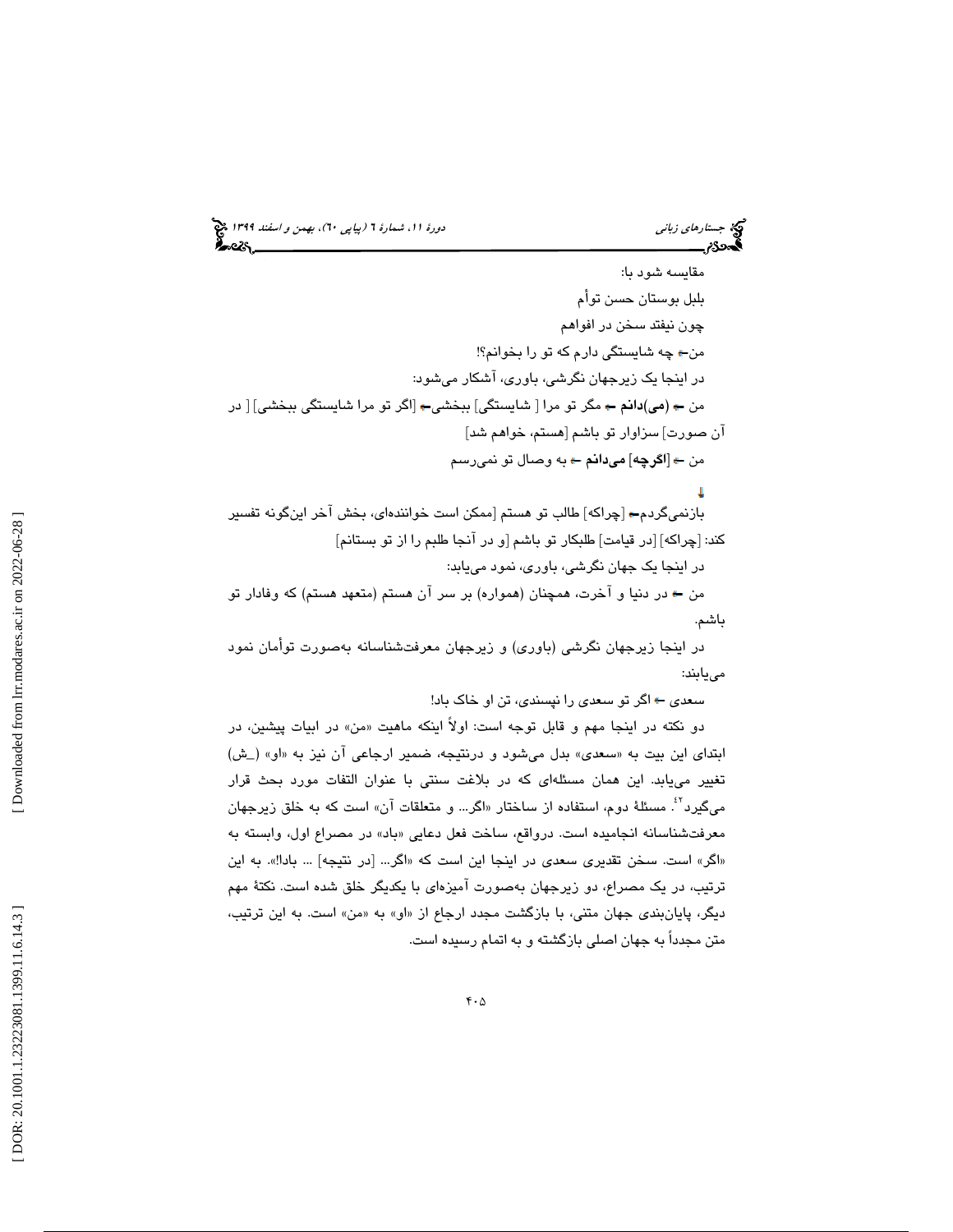رضا رفايي قديمي مشهد و همكار بررسي و تحليل *كاركرد نظرية...*. چ<mark>چ</mark><br>المحمدی:<br>المحمدی: بررسی بررسی الله عليه الله عليه الله عليه الله عليه الله عليه الله عليه الله عليه الله عليه الله عليه ا

اكنون براي بررسي چگونگي مواجه شدن با اسناد گزارههاي پيشبرندة نقش، به بررسي آن خواهيم پرداخت. براي جلوگيري از تطويل سخن، صرفاً سه بيت ابتدايي را بررسي خواهيم كرد:

| گزاره                                                  | نوع اسناد      | نقش                    | كنش كفتارى     |
|--------------------------------------------------------|----------------|------------------------|----------------|
| من <del>- ) ب</del> ىمايەھستم.                         | اصفتى          | ييشبرندة شخصيت         | توصيف شخصيت    |
| تو ← حيف است ← يار                                     | توصيفى         | توصيفي                 | گزارش وضعيت    |
| من باشى (تأويل: يار من                                 |                |                        |                |
| بودن تو حيف است)                                       |                |                        |                |
| تو                                                     | استثنایی/ شرطی | وضعيت<br>پيشبرندۀ      | شرط بیان تردید |
|                                                        |                | شرطى                   |                |
| مكر (شايد/ محتمل است)                                  |                |                        |                |
| سايۀ لفطي بر من بيندازي                                |                |                        |                |
| من ← آن (قدر) مايه <mark> </mark>                      | حالتى          | ييش برندة شخصيت        | توصيف شخصيت    |
| ندارم که به مقدار تو (در                               |                |                        |                |
| شأن تو) باشم.                                          |                |                        |                |
| من ←خویشتن را بر تو                                    | توصيفى         | گسترانندهٔ رویداد/ پی- | گزارش          |
| نمىبندم.                                               |                | رنگ                    |                |
| من <del>-ا</del> نمي <sub>ل</sub> سندم <del>-</del> تو | حالتی/ وصفی    | ييش برندة شخصيت        | توصيف شخصيت    |
| گل من باشی و من خار                                    |                |                        |                |
| تو ( من گل بودن تو و                                   |                |                        |                |
| خار بودن خود را                                        |                |                        |                |
| (نزدیکی خودم بهتو را                                   |                |                        |                |
| بەدليل عظمت شأن تو)                                    |                |                        |                |
| نمىپسندم)                                              |                |                        |                |

جدول 4: گزارههاي پيشبرندة نقش در 3 بيت نخست غزل مورد بررسي **Table 4**: function-advancing propositions in the analyzed sonnet

حال، پس از واكاوي متن و استخراج عناصر مختلف سازنده و پيشبرندة جهان متن، ميتوانيم چنين نتيجهگيري كنيم كه در اين غزل، گزارههاي ربطي و توصيفي از نظر بسامد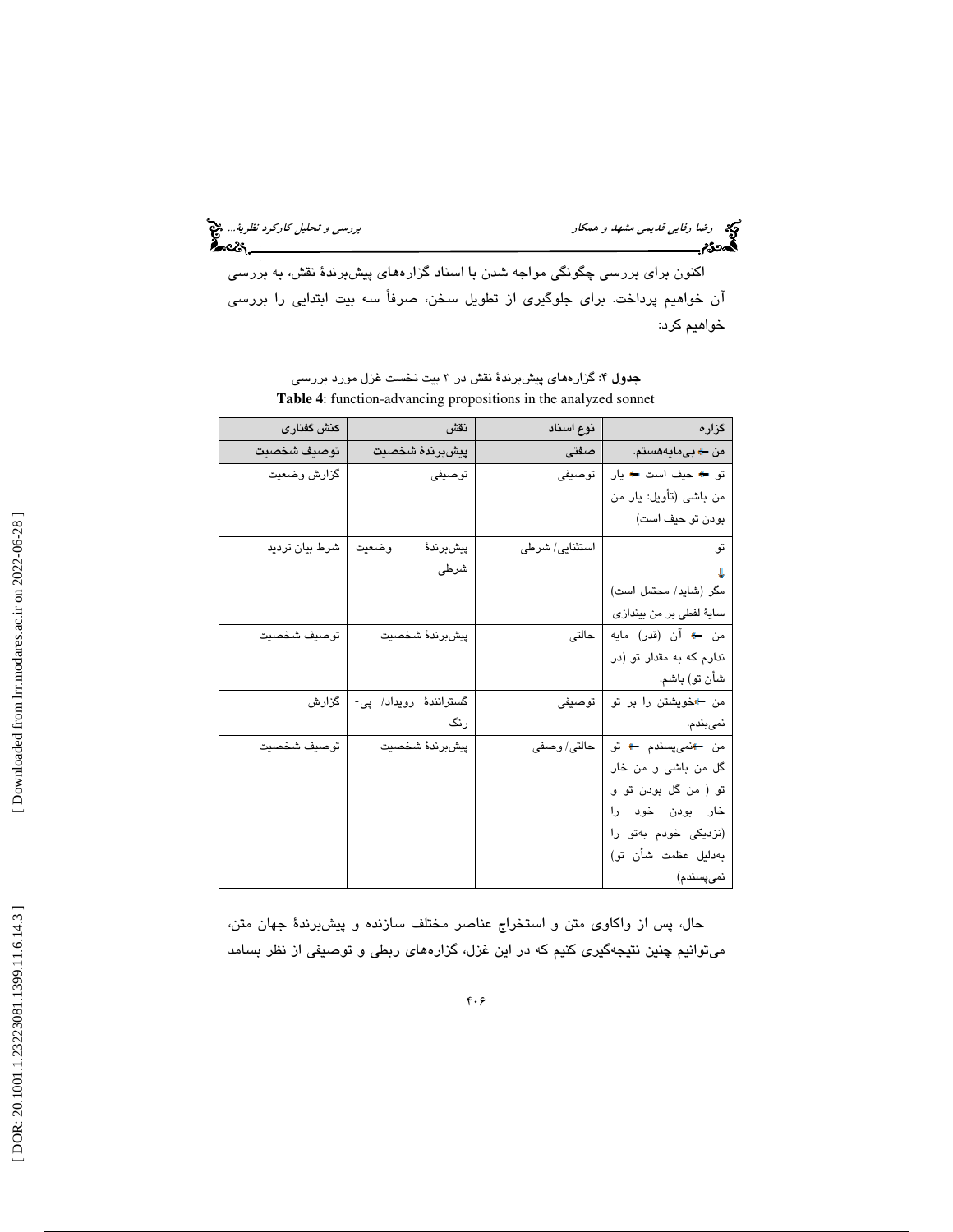بسيار بيشتر از گزارههاي كنشي هستند. دليل اين امر، مبتني بودن جهان گفتمان بر درونگرايي و توصيف است. نيز، تعداد كم اشيا در جهان متن، نمايانگر دروني، عاطفي و انتزاعي بودن متن است. از سويي، نظرية جهانهاي متن در تبيين كاركردهاي گزارههاي پيشبرندة نقش، بعضاً پاسخ مناسبي نميدهد؛ چنانكه به ناچار، در يكي از موارد بالا، عنوان اسناد استثنايي/ شرطي را خودمان براي گزاره انتخاب كردهايم.

بنابراين، در تحليل جهان متن اشعار كلاسيك، بايد:

• گزارههاي گفتماني -و نه صرفاً گزارههاي دستوري ـ واحد و مبناي تحليل قرار گيرد (به بيان ديگر، روساخت را بايد به زيرساخت بدل كرد).

افتادگيهاي متن (عناصر نحوي پنهان) را به آن افزود و زوايد ( عناصر بيتأثير در • روند گفتمان) را ناديده گرفت.

معاني ثانوية كلمات و افعال را در نظر گرفت و بر اساس آن، جهان متن را واكاوي • كرد.

جايگاه اسناد و روابط منطقي ميان دو مصراع را مشخص كرد. •

### هست شب» نيما 2ـ 4 . شعر دوم: شعر «

دومین شعر مورد بررسی در این پژوهش، شعر «هست شب» نیماست که نمونهای از شعر نو بهشمار ميآيد و البته، از مهمترين و معروفترين اشعار نيماست و از نظر بلاغي نيز، شعري مهم بهشمار ميآيد:

هست شب، يك شب دم كرده و خاك رنگ رخ باخته است. باد نوباوة ابر، از بر كوه سوي من تاخته است. هست شب، همچو ورم كرده تني گرم دراستاده هوا، هم ازين روست نميبيند اگر گمشدهاي راهش را. با تنش گرم، بيابان دراز مرده را ماند در گورش تنگ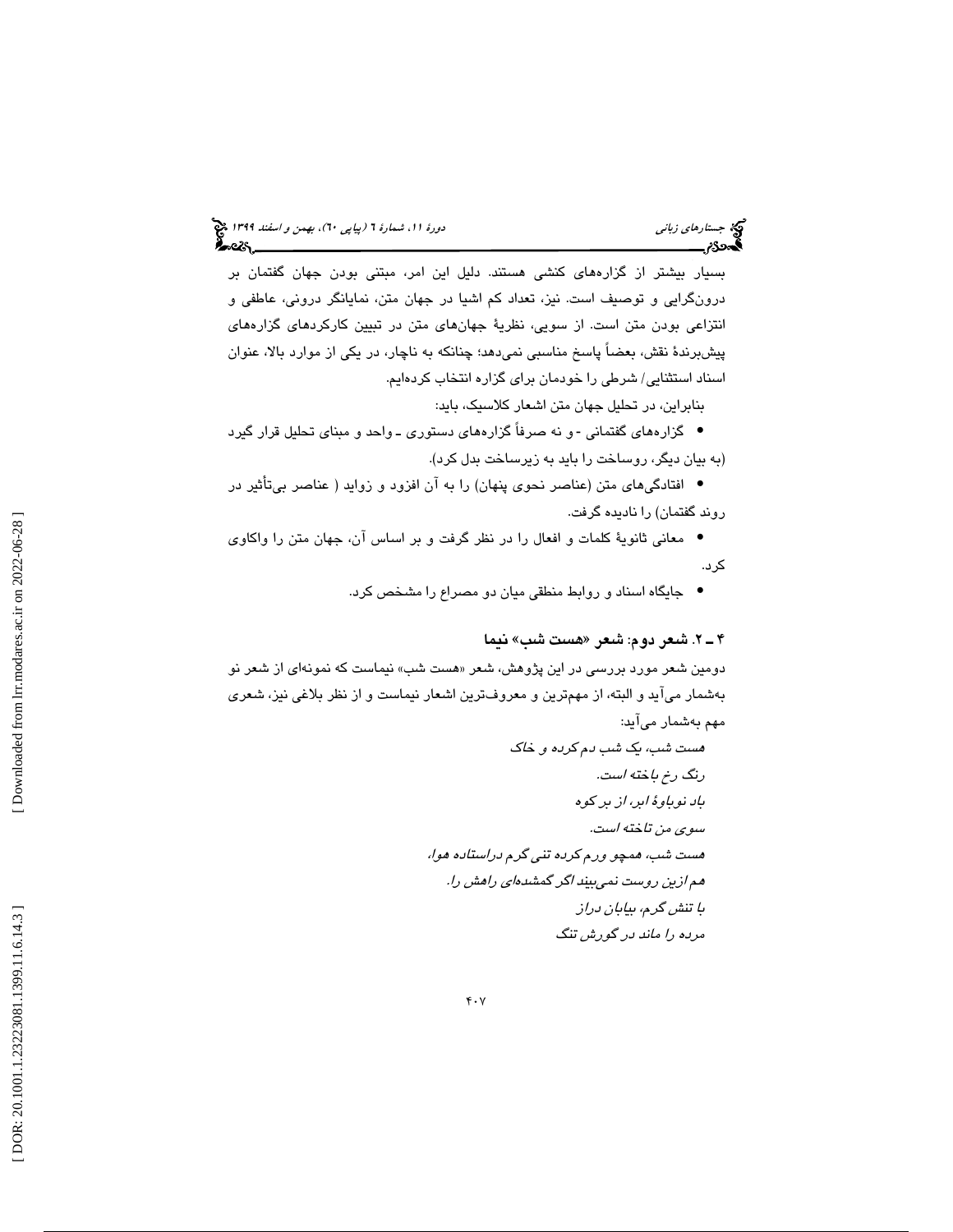رس*ي و تحليل كاركرد نظرية...*. وهي مشهد و همكار بررسي مشهد و همكار كاركرد *نظرية...*. وهي المستخدم و تحليل كاركرد نظرية...<br>**المستخدم بررسي المستخدم المستخدم المستخدم و تحت المستخدم و تحت المستخدم و تحت المستخدم و تحت المس** 

به دل سوختة من ماند به تنم خسته كه ميسوزد از هيبت تب! هست *شب، آري، شب* (يوشيج، ١٣٩٧: ١٤٤٤، ٥٤٥).

-2-1 4 . تحليل جهان گفتمان

گفتمان متن حاضر، مبتني بر تكگويي راوي/ مؤلف است. بنابراين، گفتمان متن حاضر، گفتماني فردمحور است كه در آن گفتوگويي شكل نميگيرد و مخاطب را ميتوان صرفاً دريافتكنندة آرا و عقايد راوي/ مؤلف در نظر گرفت. تمامي گفتمان حاضر، توصيف وضعيت پيراموني راوي است و درك متن و گفتمان آن، مستلزم تلاش مخاطب، براي درك توصيفات مؤلف است.

مهمترين عامل مؤثر در گفتمان اين شعر، يأس و نااميدي مؤلف، بهمثابة مشارك اصلي گفتمان است. تصوير شب، با توجه به بافت ذهني مشترك ميان تمام انسانها، فضايي وهمآلود و ترسناك (منتج از شرايط اجتماعي و سياسي) را به ذهن متبادر ميكند. راوي، شب را با ويژگيهاي مختلفي همچون ورم كرده و تنومند توصيف كرده است. چنين توصيفي، در طول گفتمان، نمايانگر و تداعيكنندة احساس و باور عجز و ناتواني است. ناتواني و يأس، مهمترين احساساتي هستند كه در گفتمان متن حاضر، نمودار گشته است. تحليل جهان متن:

در اين شعر نيز، به مانند تمام متون ديگر، براي دستيابي به جهان متن، نخست بايد عناصر جهانساز را كشف كنيم:

| اشىا     | شخصيتها              | مكان                 | زمان (نوع فعل و )     |
|----------|----------------------|----------------------|-----------------------|
| کوه، هوا | شب، خاک، باد، گمشده، | در جهان متنی، نامشخص | یک شب تاریک (در       |
|          | بيابان، من (شاعر)    | (سياليت مكان)        | جهان گفتمان)          |
|          | شب                   |                      | هست (مضارع ساده)      |
|          | خاک                  |                      | باخته است (ماضى نقلى) |
| کو ہ     | ابر                  | بالای کوه – روی زمین | تاخته است (ماضى نقلى) |
| هو ا     | شب                   |                      | هست (مضارع ساده       |
|          | گمشده                | راه                  | نمي بيند (مضارع       |

جدول 5: عناصر جهانساز در شعر « هست شب» نيما **Table 5:** world-building elements in the "this is night" of Nima

Downloaded from lrr.modares.ac.ir on 2022-06-28]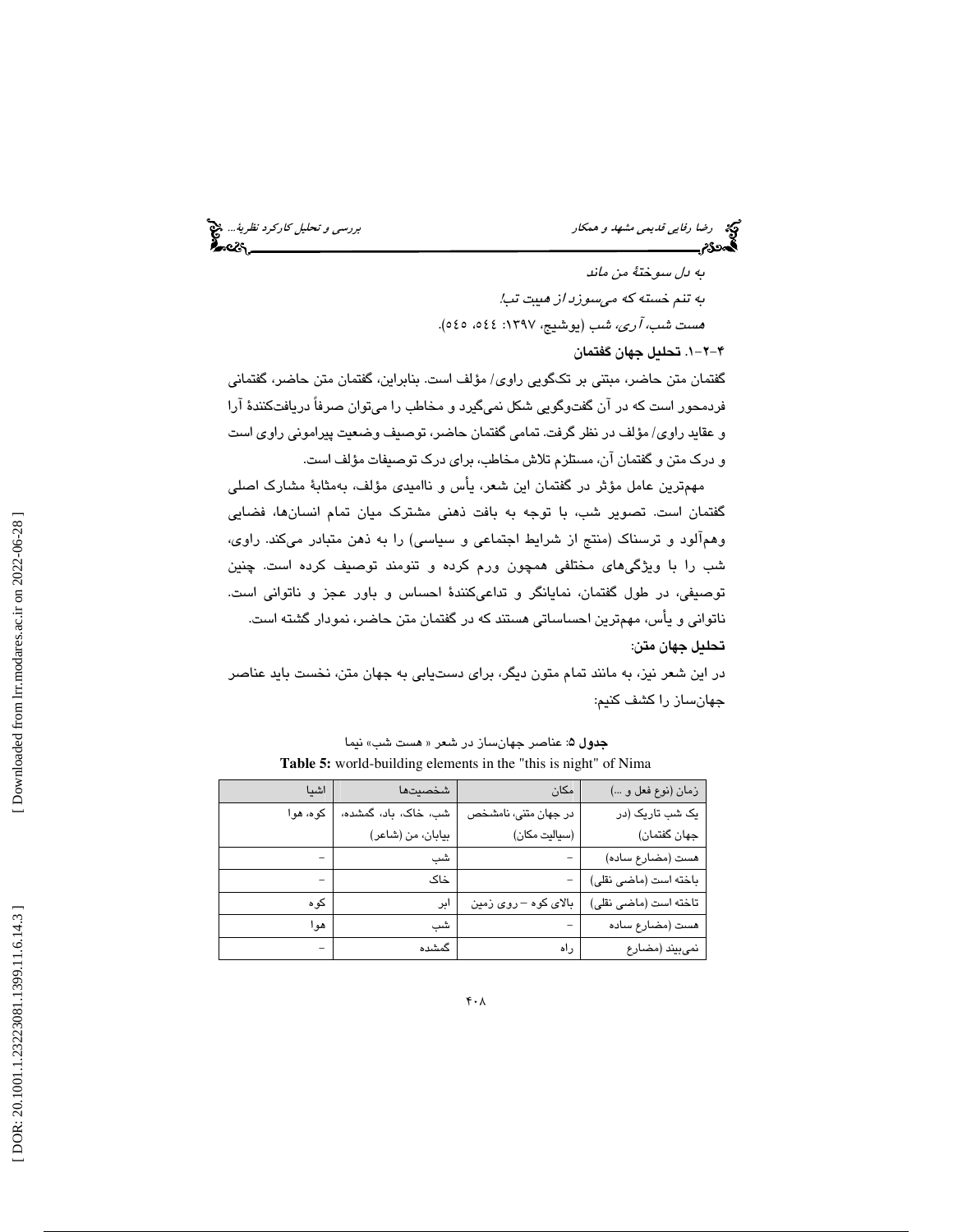(پياپي 60)، بهمن و اسفند 1399 جستارهاي زباني دورة ،11 شمارة 6

| جستارهای زبانی | న్న |
|----------------|-----|
| ەددە           |     |

باد

| اشىا                     | شخصيتها | مكان | زمان (نوعٌ فعل و …)      |
|--------------------------|---------|------|--------------------------|
|                          |         |      | استمرارى                 |
| $\overline{\phantom{m}}$ | بيابان  | $-1$ | مانَد (مضارع استمراري) " |

درمورد زمان شعر، بايد يك نكته را در اينجا مطرح كرد. در اين قطعه شعر از نيما نيز، به مانند شعر پيشين از سعدي، زمان در جهان متني مشخص نيست (مراد از زمان، تاريخ و سير زمان است) و ما صرفاً ميدانيم كه متن شبي تاريك را توصيف ميكند؛ اما زمان توليد شعر بهمثابة متن ادبي مشخص است و مفسر، ميداند كه اين شعر در سال 1334 سروده شده است. بنابراين، ميتوان با پيشفرضها و احتمالات بيشتري متن را تأويل كرد (براي كسب اطلاعات بيشتر و دريافت تأويل كامل شعر ر.ك: پورنامداريان، ١٣٨٩: ٤٢٨ ـ ٤٣٢).

پيش از تحليل جهان متن در شعر حاضر، بايد به اين نكته اشاره كرد كه اساس تصويرسازي در شعر حاضر، جان بخشي و تشخيص<sup>؟}</sup> است. بنابراين، مشاركان اصلي متن، عناصري از طبيعت هستند كه در نظام طبيعي زبان، اسناد در مورد آنها منتفي است؛ ليكن در جهان متني حاضر، كنشگر هستند و اساس خيال و تصويرسازي قرار گرفتهاند.

- حال، گزارههاي پيشبرندة نقش و انواع اسناد را تحليل ميكنيم:
	- شب دم كرده است. خاك رنگ رخش را باخته است.

در اينجا صحنهٔ روايت تغيير مىكند و اشارهٔ شناختى و ارجاع از شب خاك كه ملازم يكديگرند، به باد منتقل ميشود و بدين ترتيب، يك زيرجهان اشارهاي پديد ميآيد:

$$
↓
$$
 از بر (بالای) کوه سوی من تاخته است.  
سپس مجدداً تصویر بر شب متمرکز میشود و جهان متن اصلی آشکار میشود:  
شب – تنی ورمکرده در هوایی ایستاده (ساکن) است.  
کمشده + راهش را نمییابد.

Downloaded from lrr.modares.ac.ir on 2022-06-28]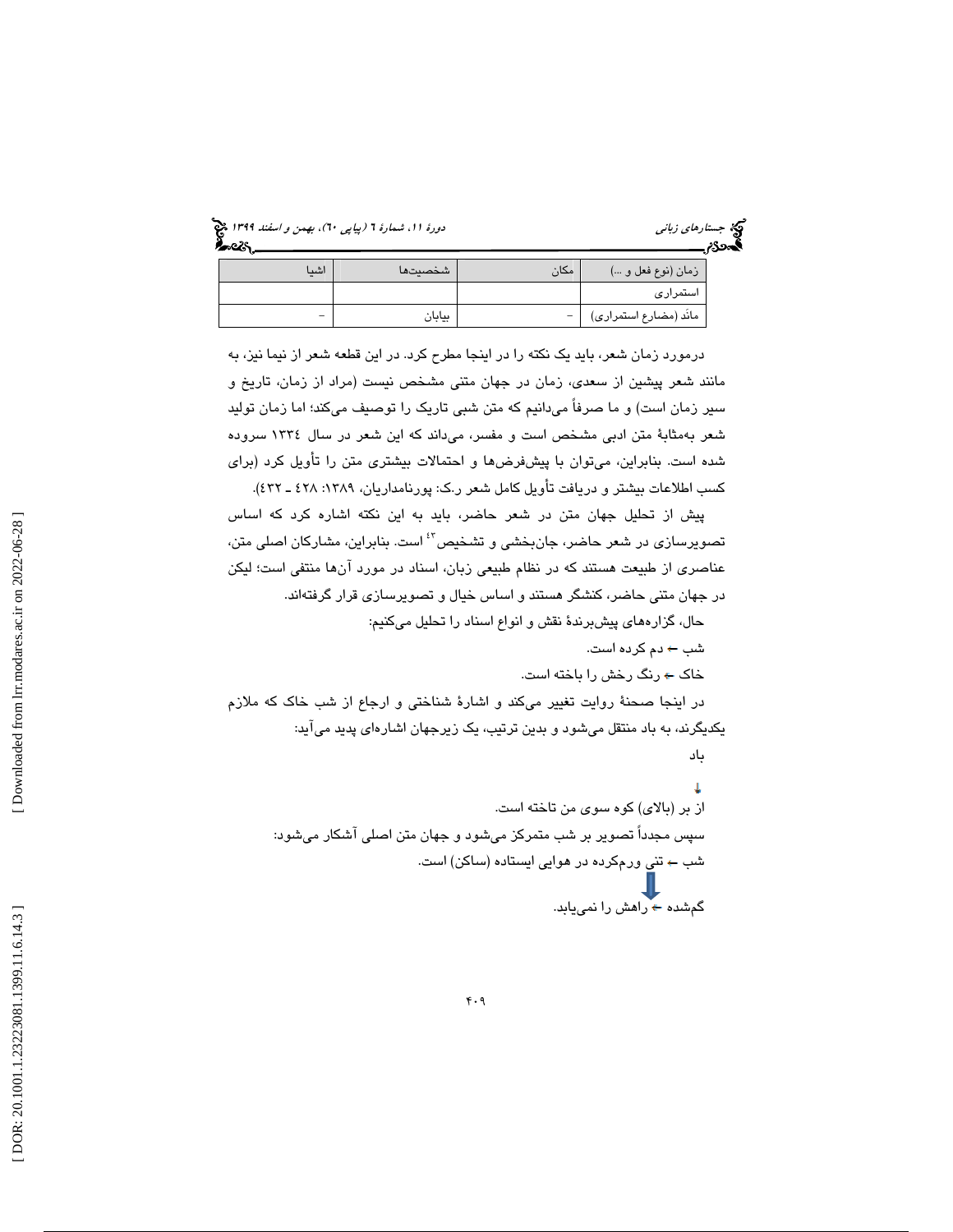در اينجا بهواسطهٔ استفاده از ساختار منطقی و نتيجهگيری از ان، ساختار «اگر» و متعلقات آن به متن ورود پيدا كرده و يك زيرجهان معرفتشناسانه را پديد آورده است. اگر گمشده راهش را نمييابد، به اين دليل است كه شب همچون تني ورمكرده در هوايي ساكن [راكد]، مانع كشف مسير براي گمشده است. مجدداً ارجاع از شب به عنصري ديگر (بيابان) منتقل ميشود و مجدداً زيرجهان اشارهاي آشكار ميشود: بيابان تنش گرم است بیابان ← مردها*ی* است در گوری تنگ.

بيابان شبيه دل سوختة من است. بيابان ← شبيه تن خستة من است ← از تب مي سوزد. پس از باقي ماندن متن در زيرجهان اشارهاي و توصيف حالات بيابان، در انتها مجدداً

جهان اصلي متن (تأكيد بر شب) آشكار ميشود و در همينجا شعر به پايان ميرسد: هست شب، آري شب!

آنچه در اين جهان متن نمود بارزي دارد، انتقالهاي متعدد به زيرجهانهاي اشارهاي و بازگشت سريع به جهان متن اصلي است و به اين ترتيب، متن همواره در گذار به زيرجهان و بازگشت به جهان اصلي سير ميكند.

اكنون كاركردهاي گزارههاي پيشبرندة نقش را در جدول شمار 6ة ، تحليل ميكنيم:

**جدول ۶**: گزارههاي پيشبرندهٔ نقش در شعر «هست شب» نيما **Table 6:** function-advancing propositionsin the "this is night" of Nima

| کنش گفتاری       | نقش            | نوع اسناد | گزاره                        |
|------------------|----------------|-----------|------------------------------|
| توصيف حالت شخصيت | پيشبرندۀ شخصيت | حالتى     | شب <del>۴</del> دم کرده است. |
| توصيف حالت شخصيت | پيشبرندۀ شخصيت | حالتى     | خاک ← رنگ رخش را باخته       |
|                  |                |           | است.                         |
| گسترانندهٔ صحنه  | كنشى           | روایی     | باد                          |
|                  |                |           |                              |
|                  |                |           | از بر (بالای) کوه سوی من     |
|                  |                |           | تاخته است.                   |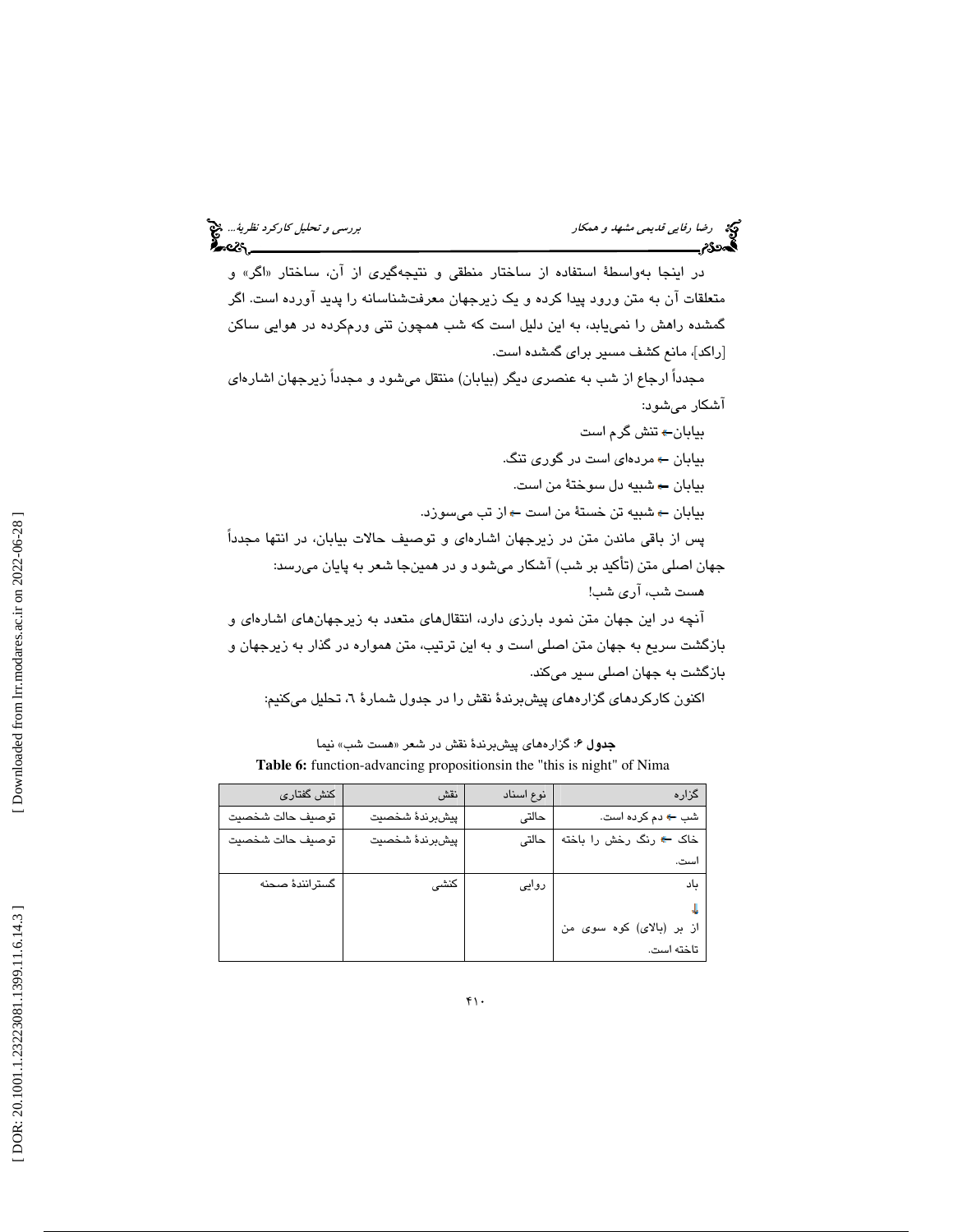(پياپي 60)، بهمن و اسفند 1399 جستارهاي زباني دورة ،11 شمارة 6

| کنش گفتاری       | نقش            | نوع اسناد       | گزاره                           |
|------------------|----------------|-----------------|---------------------------------|
| توصيف حالت شخصيت | پيشبرندۀ شخصيت | حالتى           | شب ← تنی ورمکرده در             |
|                  |                |                 | هوایی ایستاده (ساکن) است.       |
| توصيف متن عادى   | كنشى           | صفتى            | گمشده ← راهش را نمیبابد.        |
| توصيف حالت شخصيت | پيشبرندۀ شخصيت | صفتى            | بیابان <del>←</del> تنش گرم است |
|                  |                |                 | بیابان + مردهای است در          |
|                  |                |                 | گوری تنگ.                       |
|                  |                |                 | بيابان                          |
|                  |                |                 | <del>ء</del> از تب میسوزد.      |
| توصيف حالت شخصيت | پيشبرندۀ شخصيت | صفتی/ حالتی     | بيابان ، شبيه دل سوختهٔ من      |
|                  |                | ( تشبيه، بيانگر | است.                            |
|                  |                | حالت است و      | بيابان گشبيه تن خستهٔ من        |
|                  |                | صفات سوخته      | است                             |
|                  |                | و خسته،         |                                 |
|                  |                | نمایانگر اسناد  |                                 |
|                  |                | صفتی هستند)     |                                 |

### -2-2 4 . تحليل جهان متن

پس از تبيين عناصر جهانساز و گزارههاي پيشبرندة نقش در شعر حاضر، ميتوان به چنين تحليلي از جهان متن دست يافت: زمان افعال در اين شعر، تماماً حال و مضارع هستند و با توجه به اينكه هيچ فعل ماضي در متن بهكار نرفته است، بديهي است كه مؤلف صرفاً تلاش كرده است زمان حال خود را وصف كند و نشاني از خاطرات و آرزوهاي گذشتة او در متن نمودار نگشته است. گزارههاي متن حاضر، بيشتر توصيفي و اسنادي هستند و صرفاً در يك مورد، اسناد كنشي براي مشارك باد در متن بهچشم ميخورد. با توجه به اينكه مؤلف، متن حاضر را بر پاية تشبيه ساخته است و عنصر تشبيه، مهمترين عامل بلاغي شعر است، تشبيهها نيز بيشتر اسنادي و توصيفي هستند و در توصيف عناصر تشبيه، كنش بهچشم نميخورد. بهنظر ميرسد همين مسئلة (عدم كنشپذيري) مهمترين عامل ايجاد فضاي رخوت در شعر و وهمآلود بودن آن است.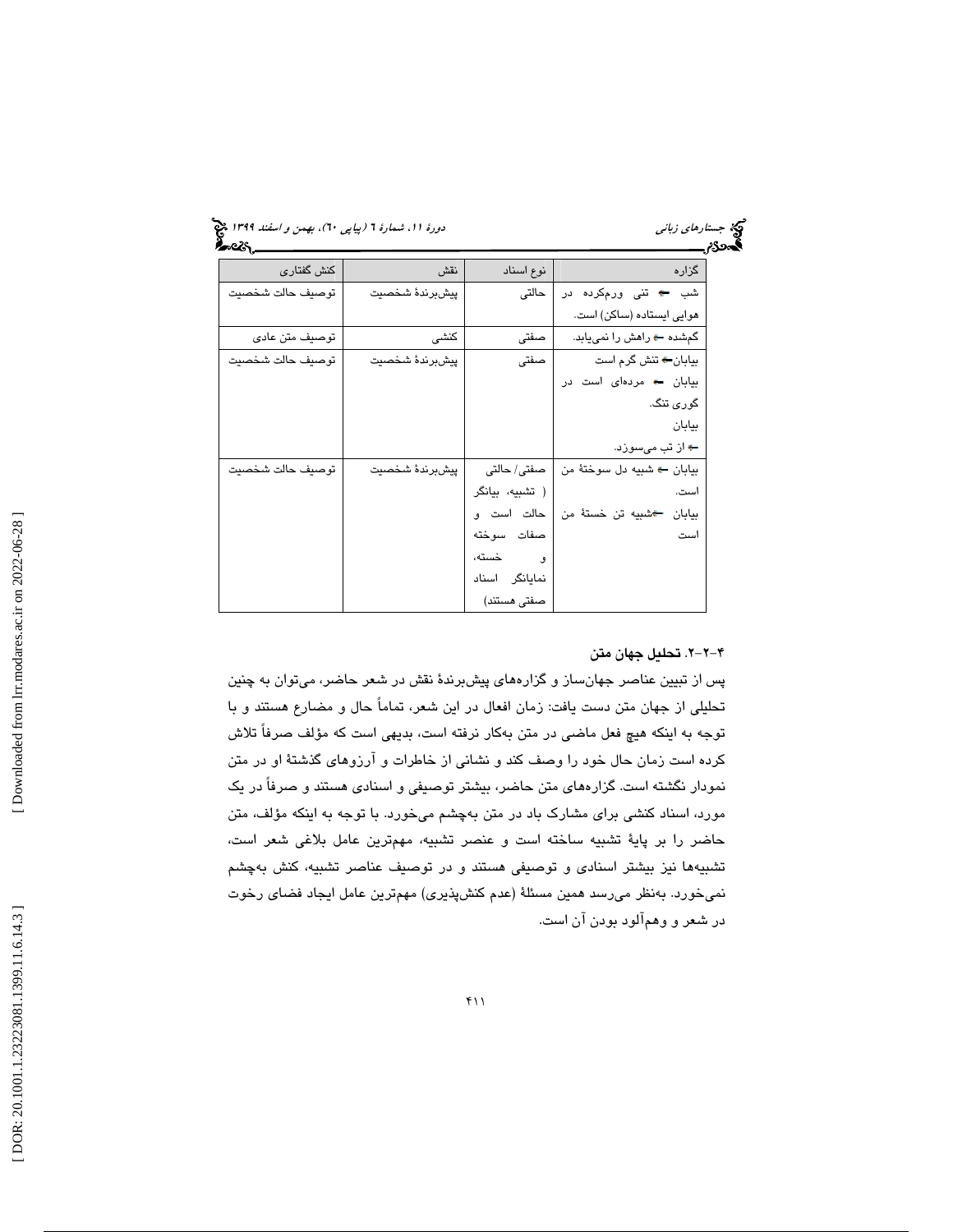رضا ر*فايي قديمي مشهد و همكار بررسي و تحليل كاركرد نظرية...*. پيچ<br>**الی ترجمن بررسي و تحليل كارل**يمي كارليمي كارليمي كارليمي كارليمي كارليمي كارليمي كارليمي كارليمي كارليمي كارليم<br>**الی تحلیل كارلیمي كارليمي كارليمي كارليمي** 

## ۵. نتىجە

نظرية جهانهاي متن، يكي از ابزارهاي زيباييشناسي شناختي است كه قابليت بررسي دقيق اجزاي متن را براي خواننده فراهم ميسازد. اين نظريه از اين جهت كه عناصر درونمتني را ميكاود و سپس، سير تحول گفتمانهاي متن را تحليل ميكند، ابزاري مناسب براي تحليلهاي نوين ادبي است. با وجود اينكه تحقيقات ادبي پيشين، متون داستاني را بهوسيلة اين نظريه تحليل كردهاند، پژوهش حاضر بهصورت عملي نشان داد كه اين نظريه، ابزاري براي دستيابي به گفتمان و عناصر سازندة متون شعري فارسي نيز هست. با اين حال، ضعفي كه از حيث نظري در كاربست اين نظريه براي تحليل شعر فارسي نمايان است، احكامي است كه استاكول براي تبيين كاركردهاي گزارههاي پيشبرندة نقش، صادر كرده است. اين احكام، در نظرية سبكشناسي نقشگرا بهشكلي بسيار دقيقتر مطرح شده است. نكتة مهمي كه مفسر بايد در تحليل جهان متن شعر كلاسيك، در نظر بگيرد، توجه به عناصر گفتماني و عدم بررسي جملات دستوري است.

اين نظريه در تحليل شعر، بيش از هر چيز، به بافتار متني و تبيين عناصر متني شعر ميپردازد و قابليت ويژهاي را براي بررسي عناصر بلاغي متن دارا نيست. در عين حال، در حين پژوهش نشان داديم كه با وجود محدوديت اين نظريه در رويارويي با عناصر بلاغي متن، مسئلة بلاغي تشبيه، در زيرجهانهاي متني قابل طرح و بررسي است. محدوديتهاي ذاتي شعر كلاسيك فارسي، همچون عدم روايتمندي و ضعفمحور عمودي در بسياري از اشعار و نيز ضرورت وزن و وجود قافيه و رديف، سبب ميشود كه اين نظريه عموماً در رويارويي با شعر كلاسيك با محدوديتهايي مواجه شود. در عين حال، با كاربست چند دستورالعمل، ميتوان اين نظريه را در شعر كلاسيك فارسي بهكار گرفت و از دريچة جهان متن به شعر نگريست. اين نظريه در شعر نو، بهدليل روايتمندي بيشتر و عدم محدوديتهاي شعر كلاسيك و رهايي از قيود آن، كارايي مناسبي دارد و قابليت تحليل بافتمحور را براي منتقد فراهم ميسازد.

 [\[ DOR: 20.1001.1.23223081.1399.11.6.14](https://dorl.net/dor/20.1001.1.23223081.1399.11.6.14.3).3 ] [\[ Downloaded from lrr.modares.ac.ir on 20](https://lrr.modares.ac.ir/article-14-33943-fa.html)22-06-28 ] Downloaded from lrr.modares.ac.ir on 2022-06-28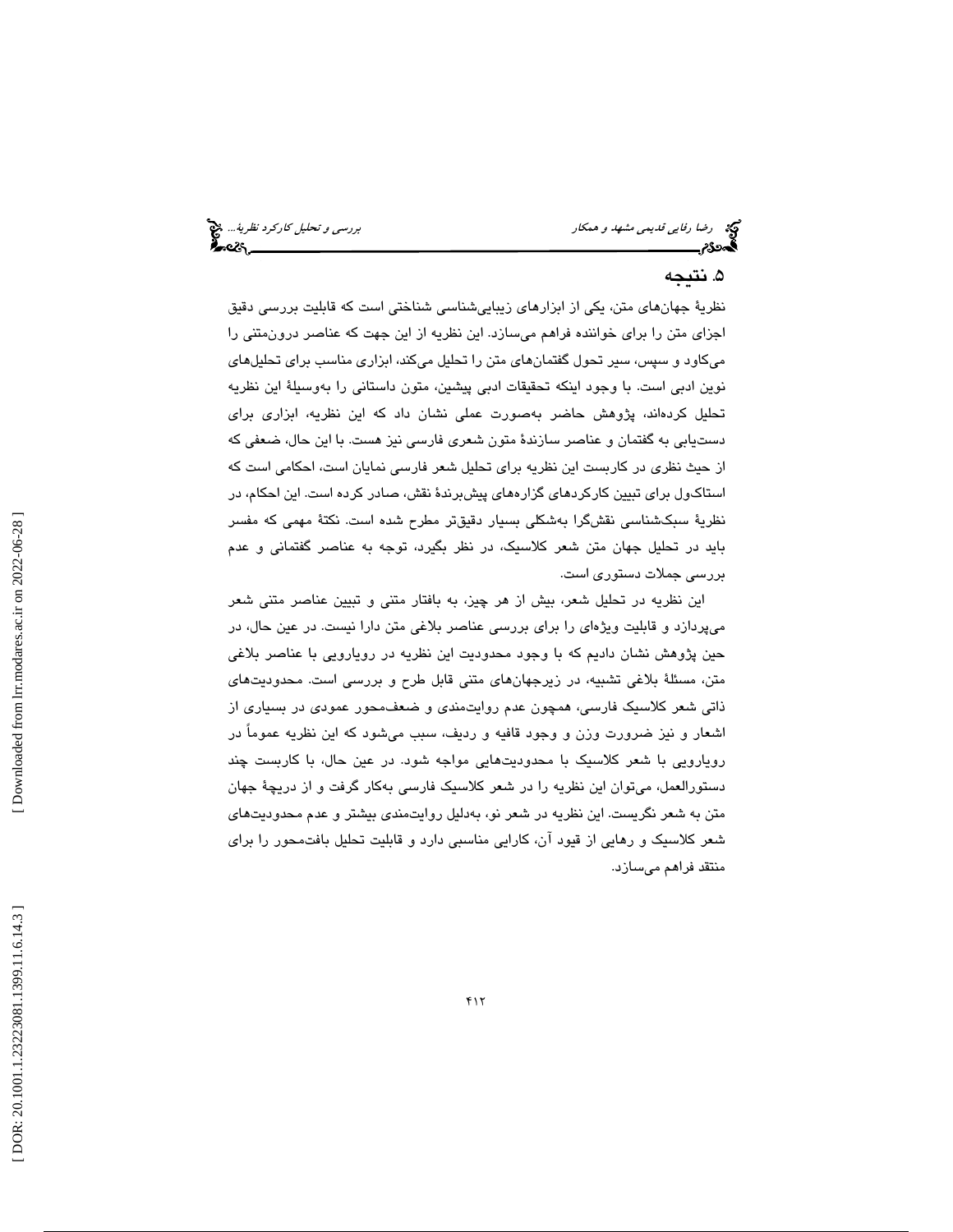(پياپي 60)، بهمن و اسفند 1399 جستارهاي زباني دورة ،11 شمارة 6

۶. پینوشتها

- 1. Semino
- 2. Werth
- 3. Stockwell
- 4. Gavins
- 5. Cognitive poetic
- 6. Cognitive Linguistics
- 7. Generative Linguistics
- 8. Chomsky
- 

۰۹. براي كسب اطلاعات بيشتر دربارهٔ ارتباط بافت و متن ر.ك: هليدي و حسن، ۱۳۹۳: ۱۹۹ ـ ۲۹۱.<br>۱۰. براي كسب اطلاعات بيشتر دربارهٔ ارتباط بافت و متن ر.ك: هليدي و حسن، ۱۳۹۳: ۱۹۹.

- 11. Lakoff
- 12. Johnson
- 13. Tsur

١٤. مهمترين اين ابزارها عبارتاند از: نما و زمينهسازي، پيشنمونهسازي، ارجاعهاي شناختي،

استعاره و مجاز مفهومي و جهانهاي ذهن (براي اطلاعات بيشتر ر.ک: stockwell, 2002).

- 15. Text worlds theory
- 16. Participants
- 17. perceptions of the immediate situation
- 18. world-building elements

19. اين واژه، ترجمة object است و در اينجا هر چيزي است كه از نظر جاندار بودن و كنشگري، در تقابل شخصيتها قرار گيرد.

- 20. Tense of verbs
- 21. locative adverbs
- 22. noun phrases (including proper names)
- 23. Aspect system of verbs
- 24. adverbial clauses
- 25. pronominal
- 26. temporal adverbs
- 27. Noun phrases specifying a place
- 28. adverbial clauses
- 29. function-advancing propositions
- 30. اين حكم كه اسناد ادبيات تعليمي، همواره التزامي و امري است، بسيار مناقشهبرانگيز است. آيا در

تمامي متون تعليمي، صرفاً از اسناد التزامي استفاده شده است؟! به بيان ديگر، اگر متني آموزنده باشد

و از اسناد التزامي خالي باشد، در آن صورت تعليمي نيست؟!

31. modality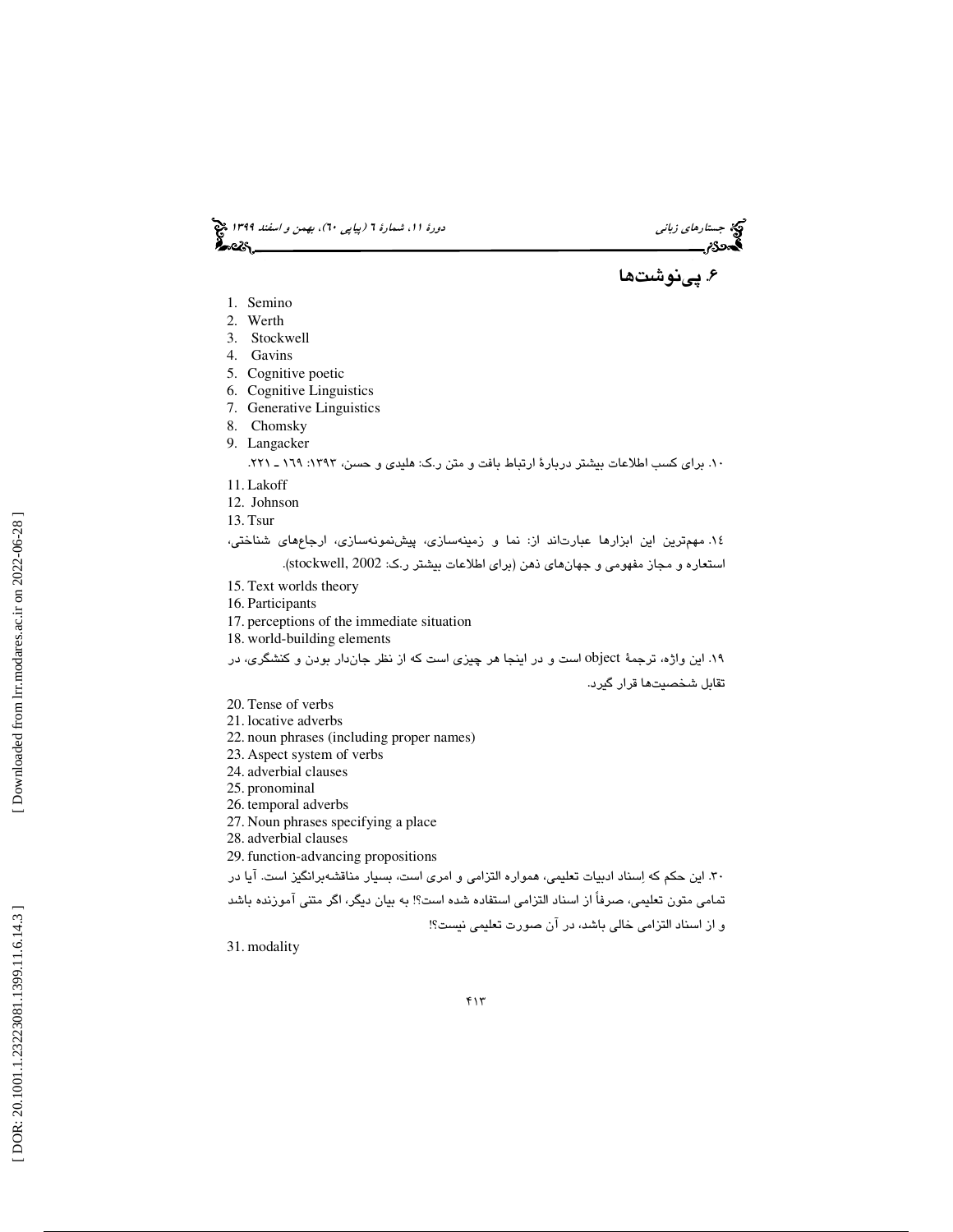۳۲. برای كسب اطلاعات بیشتر دربارهٔ كاركرد مسئلهٔ وجهیت در سبكشناسی ر.ك: فتوحی رودمعجني، :1390 284 ـ 290 و نيز براي كسب اطلاعات بيشتر دربارة نمود وجهيت در سبكشناسي نقشگراي هليدي و كاركرد آن در تحليل متون ادبي فارسي، ر.ك : تميمداري و صدري، 1394 .

- 33. Deictic sub-worlds
- 34. Attitudinal sub-worlds
- 35. Epistemic sub-worlds

36. در ميان اين قيود، واژة مگر استثنا بهشمار ميآيد و علاوه بر قيد ترديد و احتمال، قيد استثنا نيز ن در ظر گرفته شده است (ر.ك : شريعت، :1372 304). اين بيت سعدي، شاهدي براي كاربرد مگر در حالت ترديدي است:

اي كه پنجاه رفت و در خوابي مگر اين پنج روزه دريابي و نيز موارد بسياري، اين واژه قيد استثنا بهشمار آمده است. با نگاهي ژرف به اين واژه درمي- یابیم که کارکرد ان در هر دو حالت قید تردید و استثنا یکی است. این واژه برساخته از «مَ: نه + اگر» است و بدين ترتيب، ساختواژهٔ اصلی ان، «اگر» است که مهمترين عنصر زباني شرط در زبان فارس*ي* بهشمار می|ید. بنابراین، با نگاهی دقیقتر میتوان کارکرد این واژه را در نمایانگری ان برای «عدم قطعيت» دانست؛ زيرا در هر دو حالت ترديد و استثنا، «شرط» مهمترين عامل تعيين رويداد است و بر ساس كيفيت شرط، ترديدي بودن و استثنا بودن آن مشخص ميشود. ا

۳۷. برای کسب اطلاعات دربارهٔ ساخت و کارکرد این نوع از قیدها ر.ک: خانلری، ۱۳۶۵: ۳۰۷ ـ ۳۱۱.<br>۳۸. برای کسب اطلاعات بیشتر ر.ک: پورنامداریان، ۱۳۸۲: ۲۰۰ ـ ۲۰۸.<br>۳۹. برای اطلاعات بیشتر دربارهٔ کلیت واحد غزل و ساختار شبکهای آن، ر.ک

41. مراد از متن خودسامان، متني است كه براي تعريف ماهيت خود، نيازي به ارجاع متن ديگر و قرارگيري در قالب متن بزرگتر از خود نداشته باشد. به بياني ديگر، ما اين غزل را از آن جهت متن خودسامان ناميدهايم كه براي دسترسي به ان، عبارت «تو باشم» را بهمثابهٔ رديف يک غزل سع*دي* جستوجو میكنیم و پس از یافتن ان، نیازی نداریم كه ان را در یک كلان،متن بررسی كنیم. درواقع، اين متن براي تعريف خود نياز به قرارگيري در قالب يك كلان متن ديگر ندارد (مقايسه كنيد با حكايت- ها*ی مثنوی* یا *شاهنامه).* 

٤٢. برای كسب اطلاعات بیشتر ر.ك: همایی، ١٣٨٩: ١٨٧ ـ ١٨٩.

43. Personificasion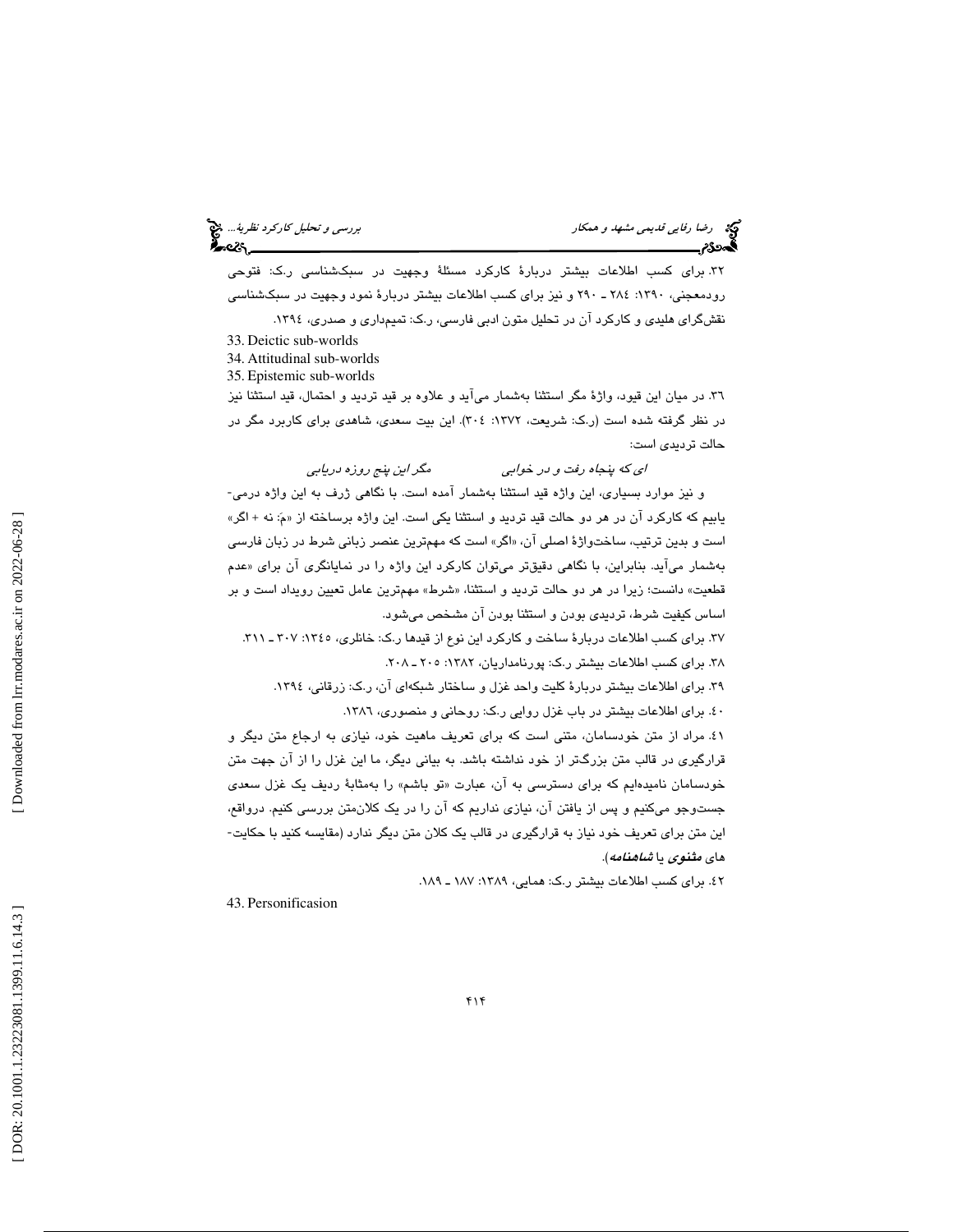# (پياپي 60)، بهمن و اسفند 1399 جستارهاي زباني دورة ،11 شمارة 6

# . منابع 7

- افراشي، آزيتا (1395). «تحليل داستان در نظرية جهانهاي متن: مطالعة مورديِ وداع اثر جلال ال احمد». *زبان و زبانشناسي*. د ۱۲. ش ۲۳: صص ۱۷ ـ ۳۸.
- اونگرر، فريدريش و هانس ــ يورگ اشميت ( ١٣٩٧). *مقدمهای بر زبانشناسی شناختی*. ترجمة جهانشاه ميرزابيگي. تهران: آگاه.
- پورنامداريان، تقى (١٣٨٢). گ*مشدهٔ لب دريا: تأملى در معنى و صورت شعر حافظ*: تهران: سخن.
- است: شعر نيما از سنت تا تجدد. تهران: ــــــــــــــــــــ ( 1389). خانهام ابري • مرواريد.
- تميمداري، احمد و نيره صدري (1394). «مطالعة سبكشناختي وجه نمايي در گلستان سعدی در چارچوب دستور نقشگرای نظاممند». *پژوهش زبان و ادبیات فارسی*. ش ۳۳. صص 141 ـ 181 .
- راسخمهند، محمد (١٣٩٦). *درآمدی بر زبانشناسی شناختی: نظریهها و مفاهیم*. تهران: سمت.
- رستار، امین (١٣٩٤). «جهان متن: تفكر وراي متن». مج*موعه مقالات سومین كنفرانس* بينالمللي پژوهشهای كاربردی در مطالعات زبان. دانشگاه جامع علمیكاربردی. صص ١ ـ ١٥.
- روحاني، رضا و احمدرضا منصوري (1386). «غزل روايي و خاستگاه آن در شعر 8 . صص 105 ـ 121 . فارسي». پژوهش زبان و ادبيات فارسي. ش
- زرقاني، سيد مهدي (1394). «ساخت شبكهاي غزل فارسي (مطالعة موردي: غزل سنايي)». *ادبپژوهي*. ش ۳۱. صص ۹۱ ـ ۱۱۰.
- سعدی، مصلحبن عبدالله (١٣٨٥). *كلئيات سعدی. ب*هتصحيح محمدعلی فروغی. تهران: هرمس.
- صادقي، ليلا (1389). «بررسي عناصر جهان متن بر اساس رويكرد بوطيقاي شناختي در كتاب *يوزپلنگاني كه با من دويدهاند*». *نقد ادبي*. س ۳. ش ۹: صص ۹۱ ـ ۱۱۳.
	- شريعيت، محمدجواد (١٣٧٢). *دستور ز<i>بان فارسي***.** تهران: اساطير.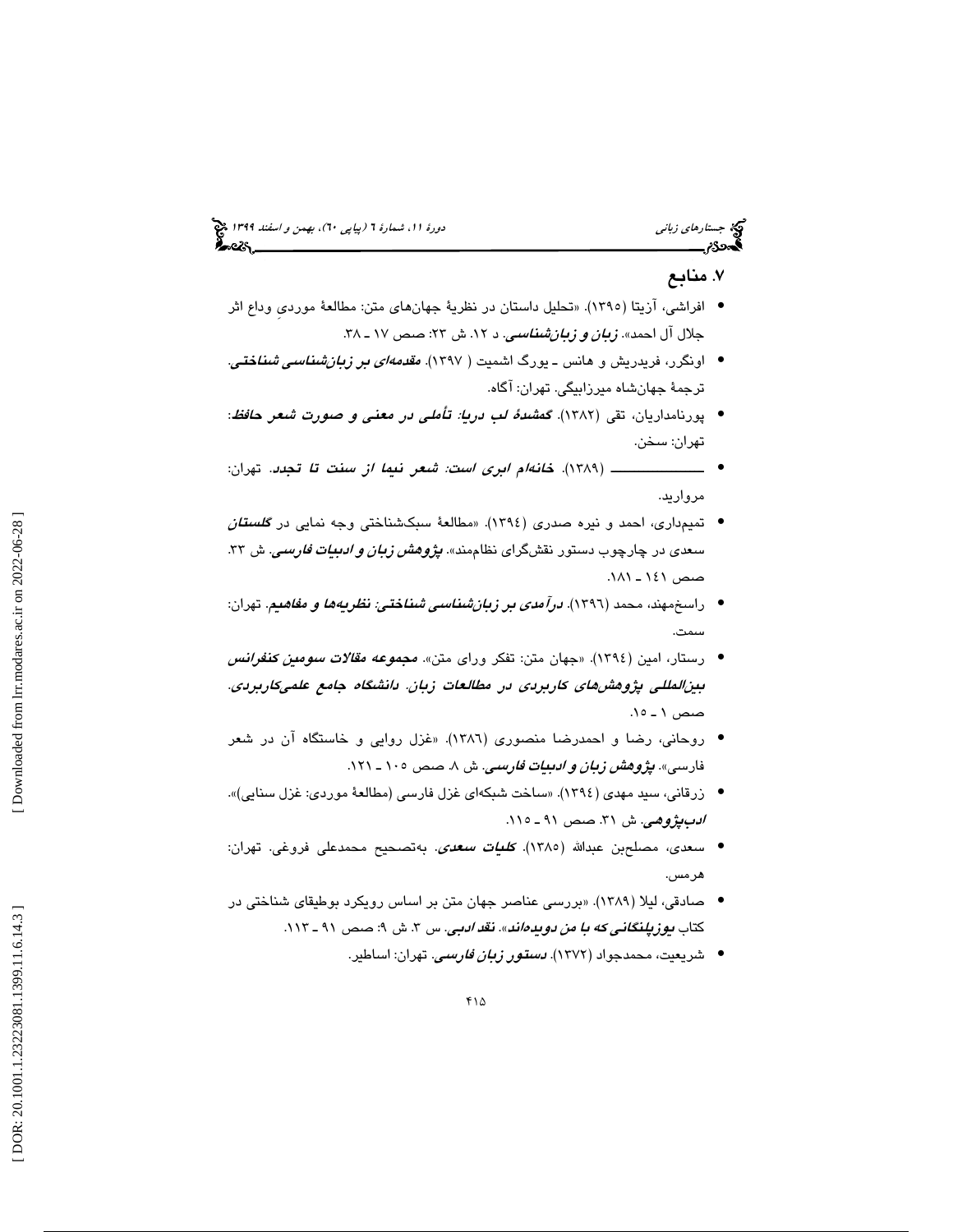- شفيعي كدكني، محمدرضا (١٣٧٥). *صور خيال در شعر فارسي*. تهران: آگاه.
- شمس قيس رازي (١٣١٤). *المعجم في معايير اشعار العجم*. تصحيح عبدالوهاب قزويني و تقي مدرس رضوي. تهران: مجلس.
- فتوحي رودمعجني، محمود (1390). سبكشناسي: نظريهها، رويكردها و روشها. تهران: سخن.
- گلفام، ارسلان و همكاران ( 1393). «كاربرد نظرية جهان متن در شناسايي عناصر سازندة متن روایی داستان شازده احتجاب؛ بر مبنای رویکرد شعرشناسی شناختی». *جست<i>ارهای*<br>زبانی. د ۰. ش ۲۱: صص ۱۸۳ ـ ۲۰۱.
- لی، دیوید (۱۳۹۷). *زبانشناسی شناختی: یک مقدمه*. ترجمهٔ جهانشاه میرزابیگی. تهران: آگاه.
	- ناتل خانلری، پرویز (١٣٤٥). *دستور زبان فارسی*. تهران: بنیاد فرهنگ ایران.
- هليدي، مايكل و رقيه حسن (1393). زبان، بافت و متن: جنبهها يي از زبان در چشم**-** *اند<i>ازی اجتماعی ــ نشانـهشناختی.* ترجمهٔ مجتبی منشیزاده و طاهره ایشانی. تهران: علمي.
	- همايي، جلالالدين (١٣٨٩). *ففون بلاغت و صناعات ادبي*. تهران: اهورا.
		- يوشيج، نيما (١٣٩٧). *ك<mark>ليات <i>اشعار نيما يوشيج*. تهران: نيك فرجام.</mark>

### **References:**

- Afrashi, A. (2016). A text world Analysis of a short story: The case study of Farewell [Veda'] by Jalal e Al e Ahmad. *Journal of Language and linguistics*, 12(23), 17-38. [In Persian].
- Fotoohi Rudmajani, M. (2012). *Stylistics, theories and methods*. Tehran: Sokhan. [In Persian].
- Gavins, j. (2007). *Text world theory: An introduction*. Edinburgh: Edinburgh University press.
- Golfam A., Rowshan B. & Shirreza, F. (2014). The application of text world theory to recognize narrative elements in Shazdeh Ehtejab: A cognitive poetics approach.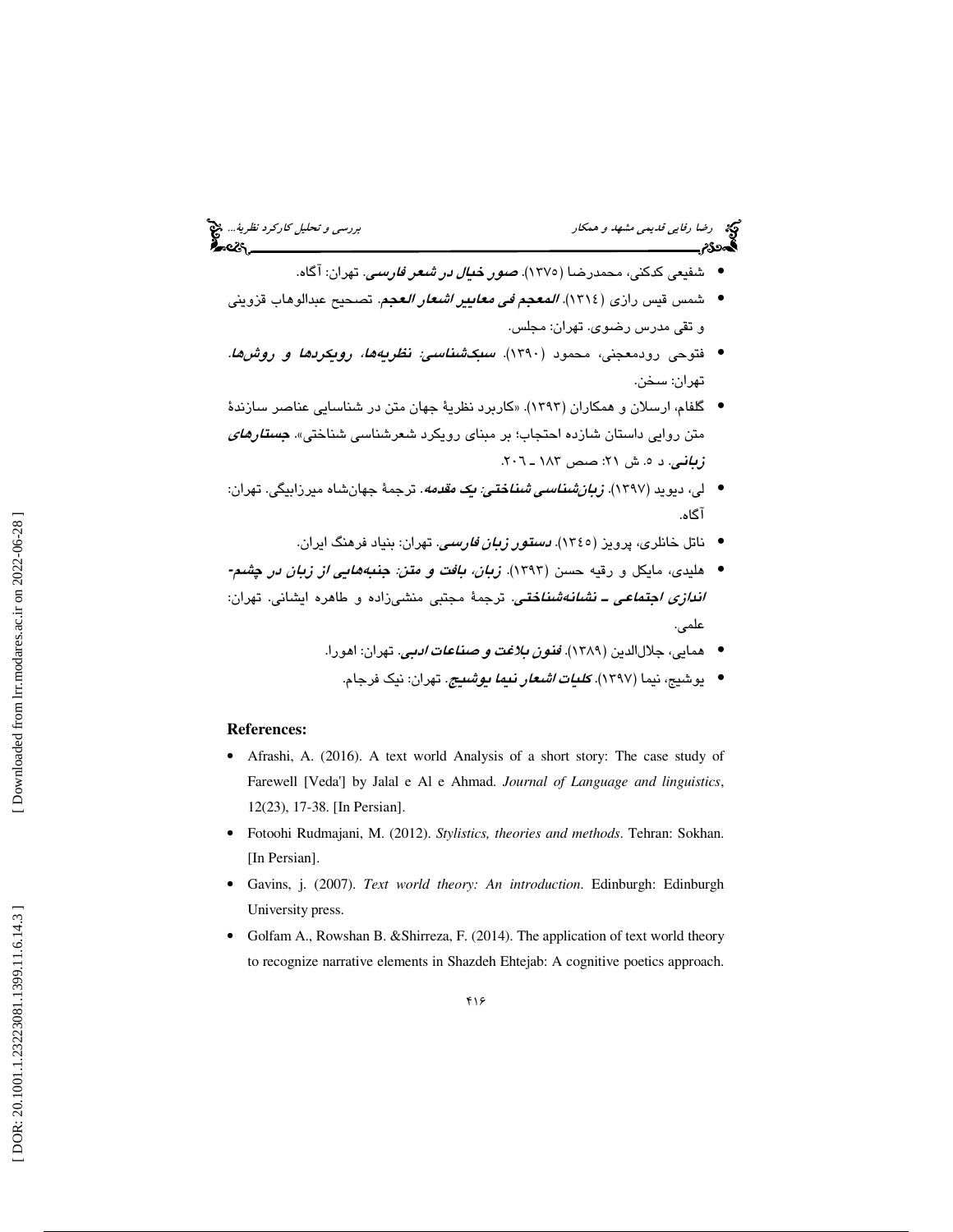### (پياپي 60)، بهمن و اسفند 1399 جستارهاي زباني دورة ،11 شمارة 6 أحددكم

*Language Related Research*. 2015; *5 (5*):183-206. [In Persian].

- Halliday, M.A.K. &Hasan, R. (2014). *Language, context, and text: Aspects of language in a social-semiotic perspective.* Translated by M.Monshizadeh and T.Ishani. Tehran: Elmi. [In Persian].
- Homaei, J. (2010 ). *Rhetorical literary techniques*. Tehran: Ahoora. [In Persian].
- Lee, D. (2018). *Cognitive linguistics: An introduction*. Translated by Jahanshah Mirzabeygi. Tehran: Agah. [In Persian].
- Natel Khanlari, P. (1966). *Persian grammar*. Tehran: Bonyad Melli Farhang.[In Persian].
- Poornamdarian, T. (2003). *Lost in shore of Sea: A reflection on the meaning and form of Hafez's poetry*. Tehran: sokhan.[In Persian].
- Poornamdarian, T. (2010). *My house is cloudy: Nima's poetry from tradition to modernity*. Tehran: Morvarid. [In Persian].
- Rasekhmahand, M. (2017). *An Introduction to cognitive linguistics*. Tehran: SAMT.[In Persian].
- Rastar, A. (2015). Text world: Thinking beyond text. P*roceedings of the 3ed International Conference on Applied Research in Language Studies.* University of Applied Science, 1-15.
- Ruhani, R. & Mansuri, A (2007). Narrative Ghazal (sonnet) and its origin in Persian poetry. *Journal of Research in Persian Language and Literature*. *8*, 105- 121.[In Persian].
- Saadi, M. (2006). *Collected work.* Edited by Mohammad Ali Foroughi. Tehran: Hermes.
- Sadeghi Esfehani, L. (2010). The elements of "text world's theory" in cognitive poetics approach in "the panthers who have run with me" by Bijan Najdi. LCQ.; *3,*115-142.
- Semino, E. (2014). *Language and world creation in poem and other texts*. New York: Routledge.